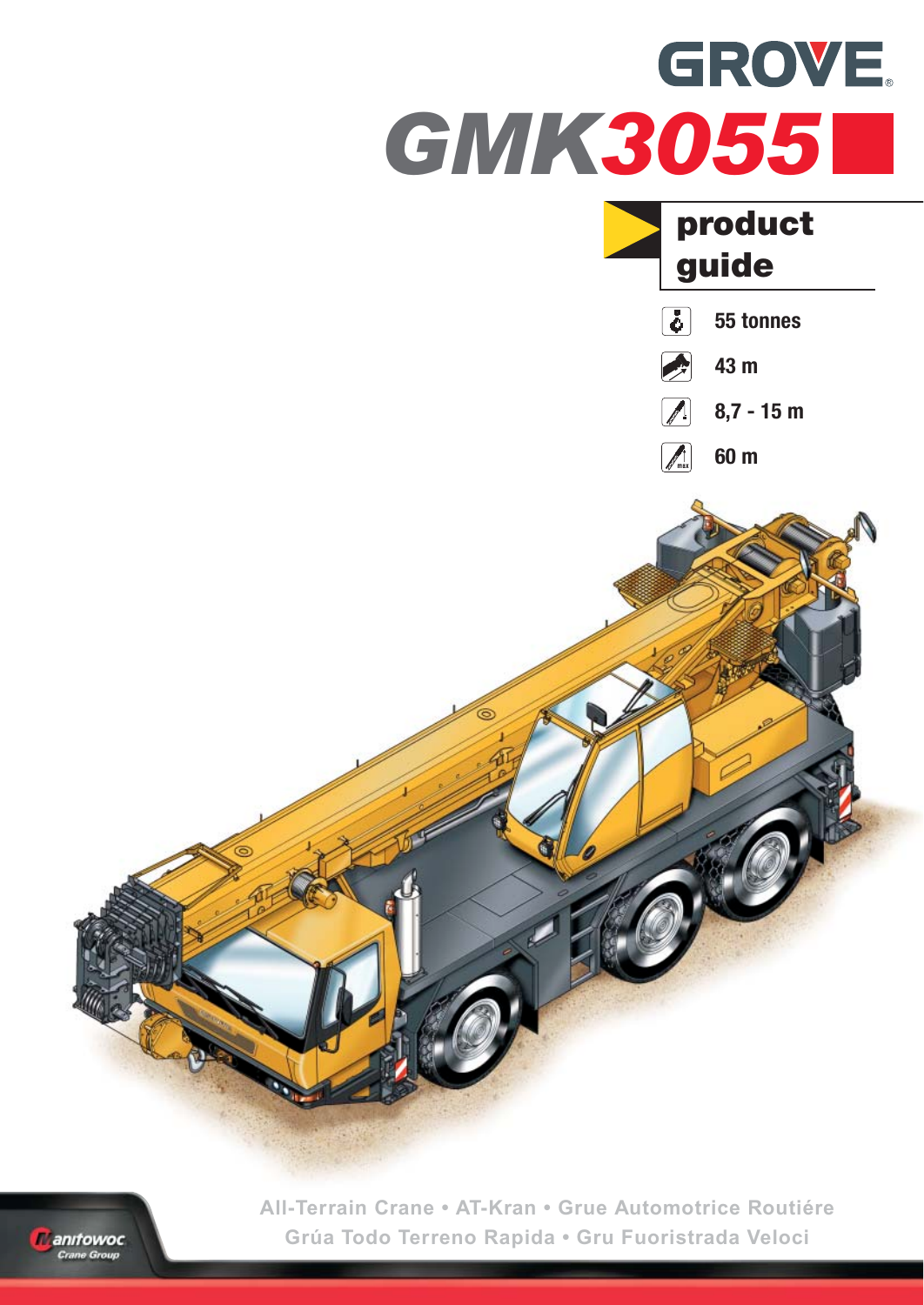#### **Contents • Inhalt • Contenu • Contenido • Contenuto**

| <b>Specification</b>                                                                              | 3              |
|---------------------------------------------------------------------------------------------------|----------------|
| <b>Technische Daten</b>                                                                           | 4              |
| <b>Caractéristiques techniques</b>                                                                | 5              |
| <b>Características</b>                                                                            | 6              |
| <b>Caratteristiche</b>                                                                            | $\overline{7}$ |
|                                                                                                   |                |
| Data • Daten • Caractéristiques • Datos • Dati                                                    | 8              |
|                                                                                                   |                |
| Dimensions • Abmessungen • Enncombrement • Dimensiones • Dimensioni                               | 9              |
| Counterweight • Gegengewicht • Contrepoids • Contrapesos • Contrappesi                            | 10             |
|                                                                                                   |                |
| Load charts • Traglasten • Capacités de levage • Capacidades • Capacità                           |                |
| Notes • Hinweise • Notes • Notas • Note                                                           | 11             |
| Working Range • Arbeitsbereiche • Diagramme de levage • Gama de trabajo • Area di lavaro          | 12             |
| Telescopic Boom • Teleskopausleger • Flèche principale • Pluma telescópica • Braccio telescopico  | 13             |
| Swingaway • Klappspitze • Extension treillis • Plumín • Falcone                                   | 18             |
|                                                                                                   |                |
| Notes • Hinweise • Notes • Notas • Note                                                           |                |
| Symbols • Symbolerklärung • Glossaire des symboles • Glosario de simbolos • Glossario dei simboli | 23             |







Manitowoc Crane CARE is the Manitowoc Crane Group's unparalleled product support organisation. Manitowoc Crane CARE combines all aspects of parts, service, technical documentation, technical support and training into one organisation. The program includes all of the Manitowoc Crane Group's brands, which include, Potain, Grove, Manitowoc, Manlift and National Crane. For the care of your crane and the prosperity of your business, Manitowoc Crane CARE is your single source for customer support. Wherever, whenever, whatever - we're there.

Manitowoc Crane CARE vereint alle Serviceleistungen der Manitowoc Crane Group im Produktsupport vor und nach dem Verkauf: Ersatzteile, Service, technische Dokumentation, technischer Support und Schulung, alles unter einem Dach. Dieser Service erstreckt sich auf alle Marken der Manitowoc Crane Group: Potain, Grove, Manitowoc, Manlift und National Crane. Damit Ihr Kran leistungsfähig bleibt und Ihr Erfolg gesichert ist, bietet Ihnen Manitowoc Crane CARE einen umfassenden Support aus einer Hand. Zu jeder Zeit, an jedem Ort, für jeden Fall – wir

sind für Sie da.

Organisation hors pair dédiée au support technique des produits de Manitowoc Crane Group, Manitowoc Crane CARE réunit au sein d'une même entité tous les aspects du service : pièces de rechange, service après-vente, publication technique, assistance technique et formation. Ce programme s'adresse à toutes les marques de Manitowoc Crane Group : Potain, Grove, Manitowoc, Manlift et National Crane.

Pour assurer l'entretien de vos grues et la prospérité de votre entreprise, Manitowoc Crane CARE constitue votre unique interlocuteur du service à la clientèle. Où que vous soyez, quel que soit votre besoin, vous pouvez toujours compter sur nous !

Manitowoc Crane CARE, es la organización post-venta y soporte técnico de Manitowoc Crane Group. Manitowoc Crane CARE combina todos los aspectos de piezas de repuesto, servicio, documentación técnica, apoyo técnico y formación en un único lugar. El programa también incluye todas las ramas Manitowoc Crane Group que engloba Potain, Grove, Manitowoc, Manlift y National Crane.

Para el cuidado de su grúa y la prosperidad de su negocio, Manitowoc Crane CARE, es la forma más sencilla de ayudarle. Donde sea y cuando sea, nosotros estamos allí.

Manitowoc Crane CARE è l'ineguagliabile organizzazione di supporto di Manitowoc Crane Group. Manitowoc Crane CARE gestisce tutte le attività legate a pezzi di ricambio, documentazione tecnica, assistenza tecnica e formazione riunite in un unico punto di riferimento. Questo servizio è attivo per tutti i marchi di Manitowoc Crane Group e precisamente Potain, Grove, Manitowoc, Manlift e National Crane.

Per l'assistenza delle Vostre gru e per la redditività dei Vostri affari, Manitowoc Crane CARE è l'insostituibile Vostra risorsa in questo settore. In ogni posto, tutte le volte, per qualsiasi necessità – noi ci siamo

GROVE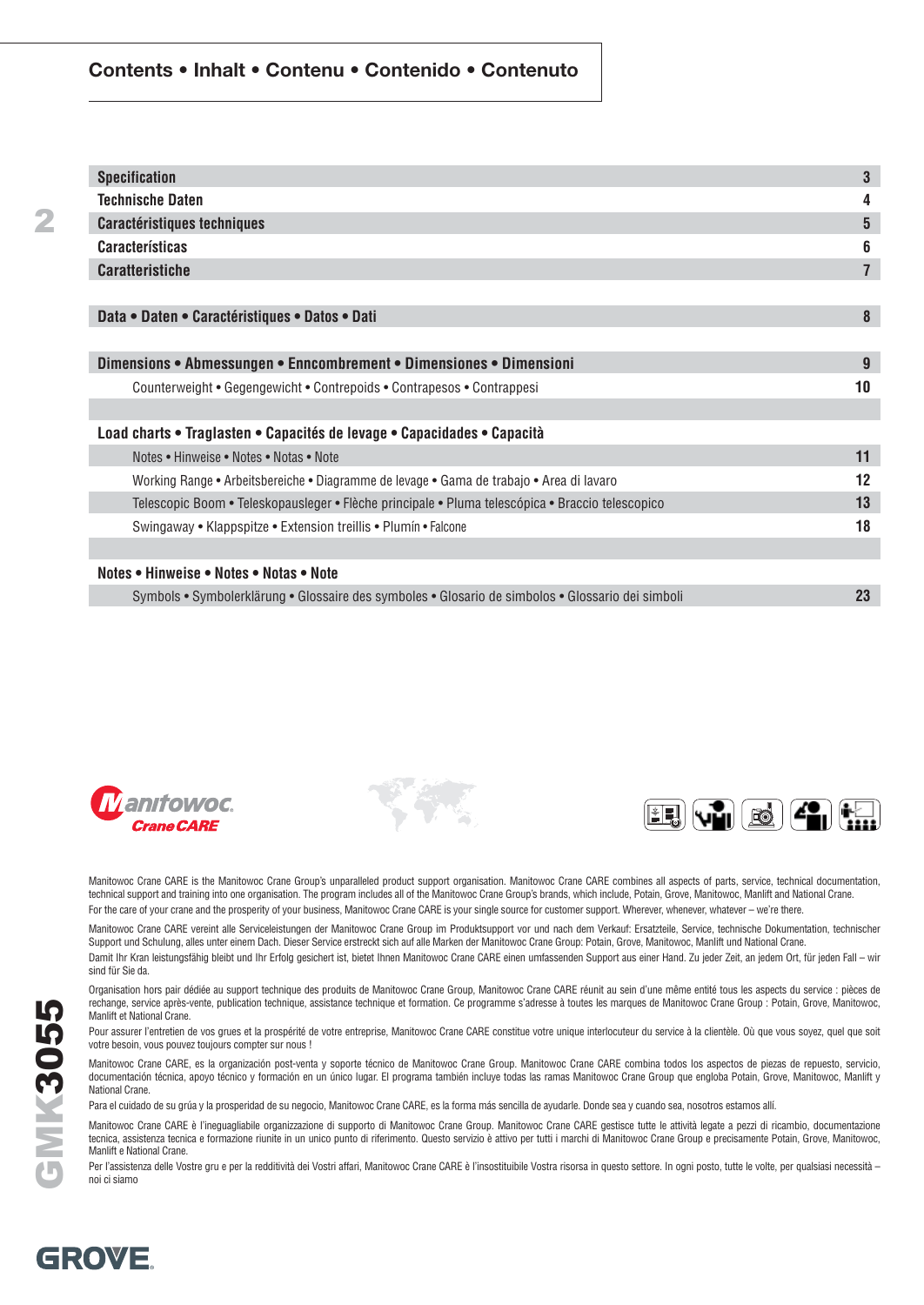**3**

#### **Superstructure Carrier Carrier**

#### **Ex** Boom

9.6 m to 43.0 m six section TWIN-LOCK™ boom. Maximum tip height 45,5 m.

#### **Boom elevation**

1 cylinder with safety valve, boom angle from -2,7° to +82°.

#### **Load moment and independent anti-two block system**

Load moment and independent anti-two block system with audio visual warning and control lever lock-out. These systems provide electronic display of boom angle, length, radius, tip height, relative load moment, maximum permissible load, load indication and warning of impending two-block condition with lock-out hoist function.

#### **Cab**

**Aluminium**, tiltable (approx. 20°), full vision, safety glass, adjustable operator's seat with suspension, engine-independent heater. Armrestintegrated crane controls. Ergonomically arranged instrumentation and crane operating controls. Drive/steer controls.

#### **Slewing**

Axial piston fixed displacement motor, planetary gear, service brake and holding brake.

#### E **Counterweight**

7,6 tonnes, consisting of various sections. Hydraulic removal system (from crane cab).

#### **Engine**

See carrier.

#### *<u>I</u>* Hydraulic system

2 separate pump circuits operating in an open circuit with 1 axial piston variable displacement pump (load sensing) and 1 geared constant delivery pump for slewing. Thermostatically controlled oil cooler. Tank capacity: 600 l.

#### **Control system**

Full electronic control of all crane movements using electrical control levers with automatic reset to zero. Integrated with the LMI and engine management system by CAN-BUS. ECOS system with graphic display.

#### **Hoist**

Axial piston motor with planetary gear and brake. Drum rotation indicator.

#### **\*Optional equipment**

Bi-fold swingaway, 8,7/15 m with hydraulically offset and luffing under load (0°-40°), controlled from the cab.

Bi-fold swingaway, 8,7/15 m (manual offset 0°, 20°, 40°).

Additional 4 tonnes counterweight (total counterweight 11,6 tonnes). Auxiliary hoist.

#### **Chassis**

Special 3-axle chassis, all-welded torsion-resistant box type construction in high strength steel.

#### **Outriggers**

4 hydraulically telescoping beams with vertical cylinders and outrigger pads. Independent horizontal and vertical movement control on each side of carrier and from the crane operator's cab. Electronic level indicator with automatic levelling system.

#### **Engine**

Mercedes-Benz OM501LA, diesel, 6-cylinder, water cooled, turbocharged and intercooled, 260 kW (354 PS) at 1800 rpm (80/1269 EWG - fan loose), max. torque: 1730 Nm at 1080 rpm. Fuel tank capacity: 400 l. Engine emission: EUROMOT / EPA / CARB (non road).

#### **Transmission**

ZF-AS TRONIC automatic, 12 forward and 2 reverse speeds. Single speed transfer case with inter-axle differential lock.

#### **Drive/Steer**

6 x 4 x 6.

#### **Axle lines**

3 axle lines. Axle lines 1, 2 and 3 steered, 2 and 3 driven.

#### **E** Suspension

**MEGATRAK**®. All wheels with independent hydropneumatic suspension and hydraulic lockout. Longitudinal and transverse level control with automatic on-highway levelling system. Range +170 mm/-130 mm.

#### **Tyres**

6 tyres, 14.00 R25.

#### **H** Steering

Dual circuit, Servocom power steering with emergency steering pump. Separate steering of the 3rd axle line for all-wheel steering and crabbing.

#### **Brakes**

Service brake: pneumatic dual circuit, acting on all wheels, air dryer. Anti-lock braking system (ABS). Permanent brake: exhaust brake and constant throttle brake.

Parking brake: pneumatically operated spring-loaded brake, acting on 1st and 3rd axle lines.

#### **Cab**

**Aluminium**, 2-man-design, safety glass, driver seat with suspension, engine-dependent hot water heater. Complete instrumentation and driving controls. 60° tilt forward for engine access.

#### **Electrical system**

Three-phase alternator 28 V/100A, 2 batteries 12 V/170 Ah. Lighting system and signals 24 V.

#### **\*Optional equipment**

 $6 \times 6 \times 6$ . Electric driveline retarder. 6 tyres, 16.00 R25 (vehicle width 2,75 m). 6 tyres, 20.5 R25 (vehicle width 2,85 m). Engine-independent hot water heater, with engine pre-heater.

\*Further optional equipment upon request.

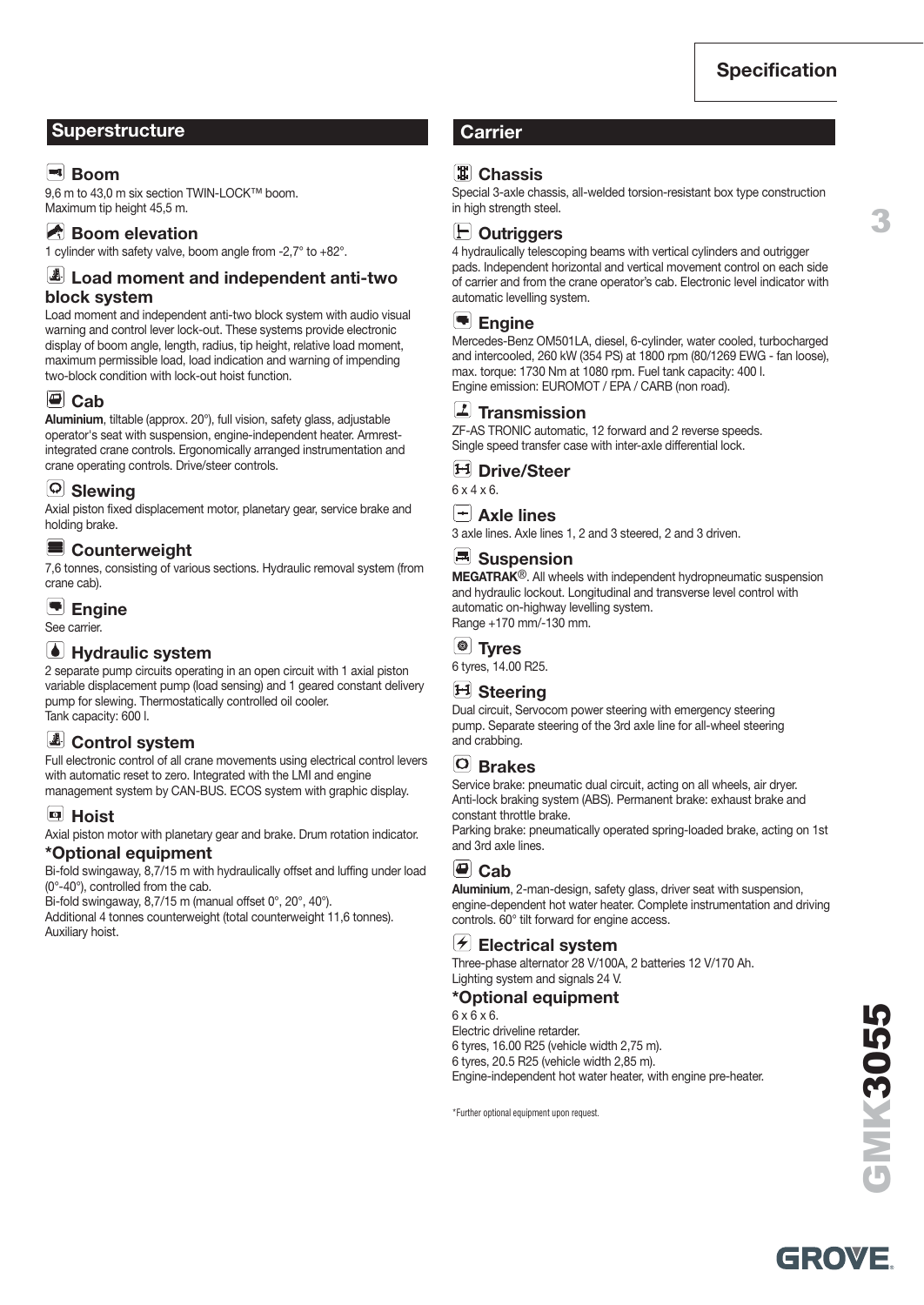#### **Teleskopausleger**

Von 9,6 m bis 43,0 m ausfahrbarer, sechsteiliger TWIN-LOCK™ Ausleger. Maximale Rollenhöhe 45,5 m.

#### **Wippwerk**

**4**

1 Zylinder mit Sicherheits-Rückschlagventil. Auslegerverstellwinkel -2,7° bis +82°.

#### **Elektronischer Lastmomentbegrenzer und unabhängiges Hubendschalter System**

Elektronischer Lastmomentbegrenzer mit hör- und sichtbarer Vorwarnung sowie automatischer Abschaltung, Digitalanzeige für tatsächliche und zulässige Belastung, Ausladung und diverse Zustände. Unabhängiges Hubendschalter-System mit Abschaltfunktion.

#### **E** Kranfahrerkabine

**Aluminium**-Kabine, Vollsicht, ca. 20° kippbar, Sicherheitsglas, verstellbarer Fahrersitz mit Dämpfung. In Armlehnen integrierte Kransteuereinrichtung. Ergonomisch angeordnete Steuer- und Kontrolleinrichtungen. Motorunabhängige Heizung. Fahr- und Lenkeinrichtung.

#### **Drehwerk**

Axialkolben-Konstantmotor, Planetengetriebe, Betriebs- und Haltebremse.

#### **Gegengewicht**

7,6 t bestehend aus mehreren Teilen, hydraulisches Rüstsystem (aus der Kranfahrerkabine bedienbar).

#### **Motor**

siehe Kranunterwagen

#### *M* Hydrauliksystem

2 separate Pumpenkreisläufe im offenen Kreislauf mit 1 Axialkolben-Verstellpumpe (Load-Sensing) und 1 Zahnrad-Konstantpumpe für das Drehwerk. Thermostatisch gesteuerter Ölkühler. Tankvolumen: 600 l Hydrauliköl.

#### *Steuerung*

Voll elektronische Steuerung aller Bewegungen mit elektrischen Kreuzsteuerhebeln mit automatischer Nullstellung, verbunden mit der LMB und dem Motormanagement System über einen CAN-BUS. ECOS System mit grafischer Anzeige.

#### **Hubwerk**

Axialkolbenmotor mit Planetengetriebe und Bremse. Hubwerksdrehmelder.

#### **\* Zusatzausrüstung**

Doppelklappspitze 8,7/15m. Abwinklung (0° - 40°). Aus der Kranfahrerkabine hydraulisch einstellbar und unter Teillast wippbar. Doppelklappspitze 8,7/15m (0°, 20°, 40° manuell abwinkelbar). Zusatzgegengewicht 4 t (Gesamtgegengewicht 11,6 t). **Hilfshub.** 

#### **Kranoberwagen Kranunterwagen**

#### <sup>[寓]</sup> Rahmen

3-Achs-Spezialfahrzeug, geschweißte, torsionssteife Kastenkonstruktion aus hochfestem Feinkornstahl.



4 hydraulisch teleskopierbare Schiebeträger mit Abstützzylindern und Abstützplatten, beidseitig vom Unterwagen und aus der Kranfahrerkabine einzeln horizontal und vertikal steuerbar. Elektronische Niveauanzeige mit automatischer Nivellierung.

#### **Motor**

Mercedes-Benz OM501LA, 6 Zylinder Diesel, Wasserumlaufkühlung mit Abgasturbolader und Ladeluftkühler, 260 kW (354 PS) bei 1800 min-1 (80/1269/EWG Ventilator lose), max. Drehmoment 1730 Nm bei 1080 min-1. Kraftstoffbehälter: 400 l. Motoremission: EUROMOT / EPA / CARB (non road).

#### **Getriebe**

ZF-AS TRONIC Getriebeautomat, 12 Gänge vorwärts und 2 Gänge rückwärts. Verteilergetriebe 1 stufig mit Längsdifferentialsperre.

#### **Antrieb/Lenkung**

6 x 4 x 6.

#### **Achslinien**

3 Achslinien. Achslinie 1,2 und 3 gelenkt, 2 und 3 angetrieben.

#### **E** Federung

**MEGATRAK**®. Alle Räder in Einzelradaufhängung, hydropneumatische Federung und hydraulische Blockierung. Neigungsverstellung in alle Richtungen und automatische Straßenfahrtniveaueinstellung. Federweg +170mm/-130mm.

#### **Bereifung**

6 Reifen, Größe 14.00 R25.

#### **H** Lenkung

Zweikreis-Servocom Lenkung mit Notlenkpumpe. Separate Lenkung der 3. Achslinie für Allradlenkung und Krabbengang.

#### **Bremsen**

Betriebsbremse: pneumatische Zweikreisbremse, auf alle Räder wirkend, Lufttrockner. Automatischer Blockier-Verhinderer (ABV). Dauerbremse: Motorklappenbremse mit Konstantdrossel. Feststellbremse: druckluftbetätigte Federspeicherbremse auf 1. und 3. Achslinie wirkend.

#### **Fahrerhaus**

**Aluminium**, 2-Mann-Fahrerhaus, Sicherheitsglas, gedämpfter Fahrersitz, motorabhängige Warmwasserheizung. Kontroll- und Bedienungseinrichtung für Fahrbetrieb. 60° nach vorn kippbar für Motorwartung.

#### **Elektrische Anlage**

Drehstromlichtmaschine 28 V/100 A, 2 Batterien 12 V/170 Ah, Beleuchtung und Signaleinrichtung 24 V.

#### **\* Zusatzausrüstung**

 $6 \times 6 \times 6$ 

Elektrische Wirbelstrombremse.

6 Reifen, Größe 16.00 R25 (Fahrzeugbreite 2,75 m).

6 Reifen, Größe 20.5 R25 (Fahrzeugbreite 2,85 m).

Motorunabhängige Warmwasser-Standheizung mit Motorvorwärmung.

\*Weitere Zusatausrüstungen auf Anfrage

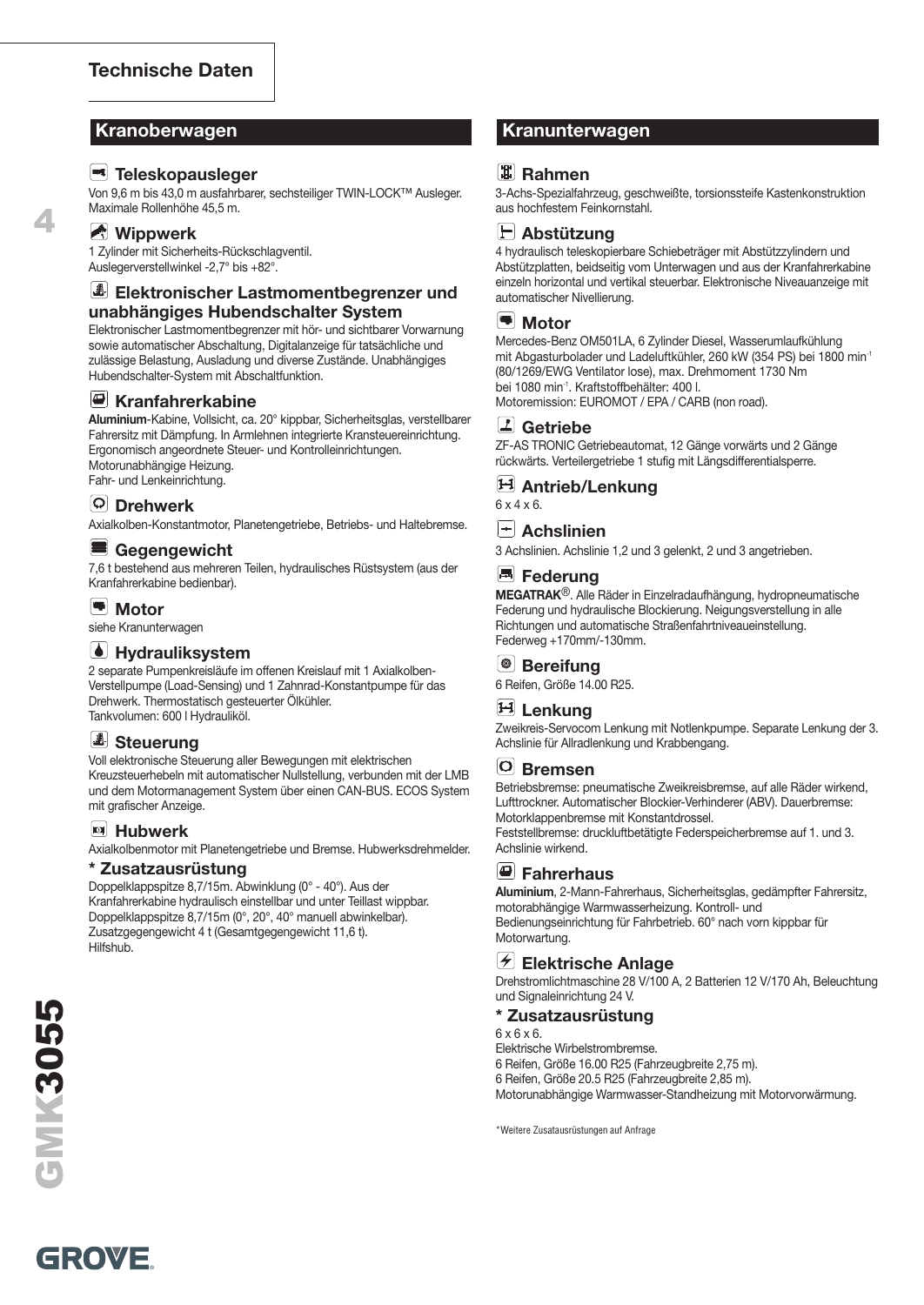#### **Superstructure Porteur**

#### **Flèche**

Flèche six éléments, de 9,6 m à 43,0 m, à télescopage TWIN-LOCK™. Hauteur maximum de tête de flèche 45,5 m.

#### **Relevage**

1 vérin avec clapet anti-retour, angle de relevage de - 2,7° à +82°.

#### **Contrôleur d'état de charge et dispositif de fin de course haute crochet indépendant**

Equipements électroniques de contrôle de charge et de fin de course haute crochet indépendants avec alarmes sonore et visuelle et coupure des mouvements. Affichage digital d'angle et de longueur de flèche, de portée, de hauteur de tête de flèche, de moment relatif, de charge maximum autorisée, d'état de charge et d'approche de fin de course haute crochet avec coupure du mouvement de montée de treuil.

#### *Cabine*

Cabine **Aluminium**, inclinable (angle d'inclinaison environ 20º) panoramique, verre de sécurité, siège réglable à suspension, chauffage autonome. Manipulateurs de commandes de grue intégrés aux accoudoirs. Disposition ergonomique de l'instrumentation et des commandes. Commandes de translation et direction.

#### **Orientation**

Dispositif d'orientation par moteur hydraulique à pistons axiaux, réducteur à planétaires, frein de service et frein d'immobilisation.

#### **Contrepoids**

Contrepoids fractionné de 7,6 tonnes. Système de dépose hydraulique (commandé depuis la cabine de superstructure).

#### **Moteur**

Voir porteur.

#### **Système hydraulique**

2 circuits indépendants : une pompe à pistons axiaux (Load Sensing) et une pompe à engrenages pour le mouvement d'orientation. Refroidisseur d'huile à commande thermostatique. Volume du réservoir : environ 600 l.

**Commande**

#### Commandes de grue électroniques par manipulateurs électriques avec retour au neutre automatique. Ces commandes sont reliées au contrôleur d'état de charge et au dispositif de gestion du moteur thermique par système CAN-BUS. Système ECOS avec affichage graphique.

#### **E** Treuil de levage

Treuil avec tambour rainuré, réducteur à planétaires, frein multidisques, moteur à pistons axiaux et indicateur de rotation.

#### **\* Equipements optionnels**

Extension treillis à repliage latéral double de 8,7/15 m - avec dispositif d'inclinaison hydraulique sous charge (0° - 40°), commandée depuis la cabine.

Extension treillis à repliage latéral double de 8,7/15 m (inclinable à 0°, 20°, 40°). Contrepoids supplémentaire de 4 t. (Contrepoids total 11,6 t). Treuil auxiliaire.

#### **Châssis**

Porteur spécial à 3 lignes d'essieux, construction mécanosoudée en acier à haute limite élastique.

**Calage**

4 poutres à télescopage hydraulique, avec vérins et patins d'appui. Commande indépendante des mouvements verticaux et horizontaux sur les deux côtés du porteur et dans la cabine de conduite. Indicateur de niveau électronique avec système de mise à niveau automatique.

#### $\left| \rule{0pt}{10pt} \right.$ **Moteur**

Mercedes-Benz OM501LA, diesel, 6 cylindres, suralimenté, refroidissement liquide et échangeur d'air d'admission, 260 kW (354 PS) à 1800 min-1 (80/1269 EWG - ventilateur débrayé).

Couple maxi 1730 Nm à 1080 min-1. Capacité du réservoir : env. 400 l. Emissions gaz et fumées conformes à EUROMOT / EPA / CARB (hors route).

#### $\boxed{\mathbf{Z}}$ **Boîte de vitesses**

Boîte de vitesses automatique ZF-AS TRONIC, 12 rapports de marche avant et 2 rapports de marche arrière. Boîte de transfert avec verrouillage longitudinal du différentiel. Blocages de différentiels : longitudinal dans la boîte de transfert et transversaux.

#### **Direction/Transmission**

6 x 4 x 6.

#### **Lignes d'essieu**

3 lignes d'essieux. Lignes d'essieu 1,2 et 3 directrices, lignes d'essieux 2 et 3 motrices.

#### **Suspension**

**MEGATRAK**®. Toutes les roues sont équipées de dispositifs de suspension hydropneumatiques indépendants et de verrouillages hydrauliques. Commandes de mise à niveau longitudinal et transversal et dispositif de mise à niveau automatique en position route. Débattement: +170 mm/-130 mm.

#### **Pneumatiques**

6 pneumatiques 14.00 R25.

#### **Direction**

Direction assistée à double circuit et pompe de secours. Direction indépendante pour le 3éme essieu pour direction sur toutes les roues et déplacement latéral (marche en crabe).

#### **Freins**

Frein de service : frein pneumatique à double circuit agissant sur toutes les roues, dessiccateur. Dispositif anti-blocage (ABS). Ralentisseur : par clapet sur échappement et soupape de décompression.

Frein de stationnement et de secours : vases pneumatiques à ressorts agissant sur les lignes d'essieu 1 et 3.

#### **Cabine**

Aluminium, 2 places, pare-brise en verre feuilleté, vitres latérales en verre de sécurité, siège conducteur suspendu, chauffage à eau chaude alimenté par le moteur. Instrumentation complète et commandes de conduite. Basculement de 60° vers l'avant pour accés au moteur.

#### **Installation électrique**

Alternateur triphasé 28 V/100 A, 2 batteries 12 V/170 Ah, équipement d'éclairage et de signalisation 24 V.

#### **\* Equipements optionnels**

6 x 6 x 6.

Ralentisseur électro-magnétique. 6 pneus 16.00 R25 (largeur du véhicule 2,75 m)

6 pneus 20.5 R25 (largeur du véhicule 2,85 m).

Chauffage auxiliaire à eau chaude, indépendant du moteur, avec dispositif de préchauffage du moteur.

\*Autres équipements optionnels sur demande

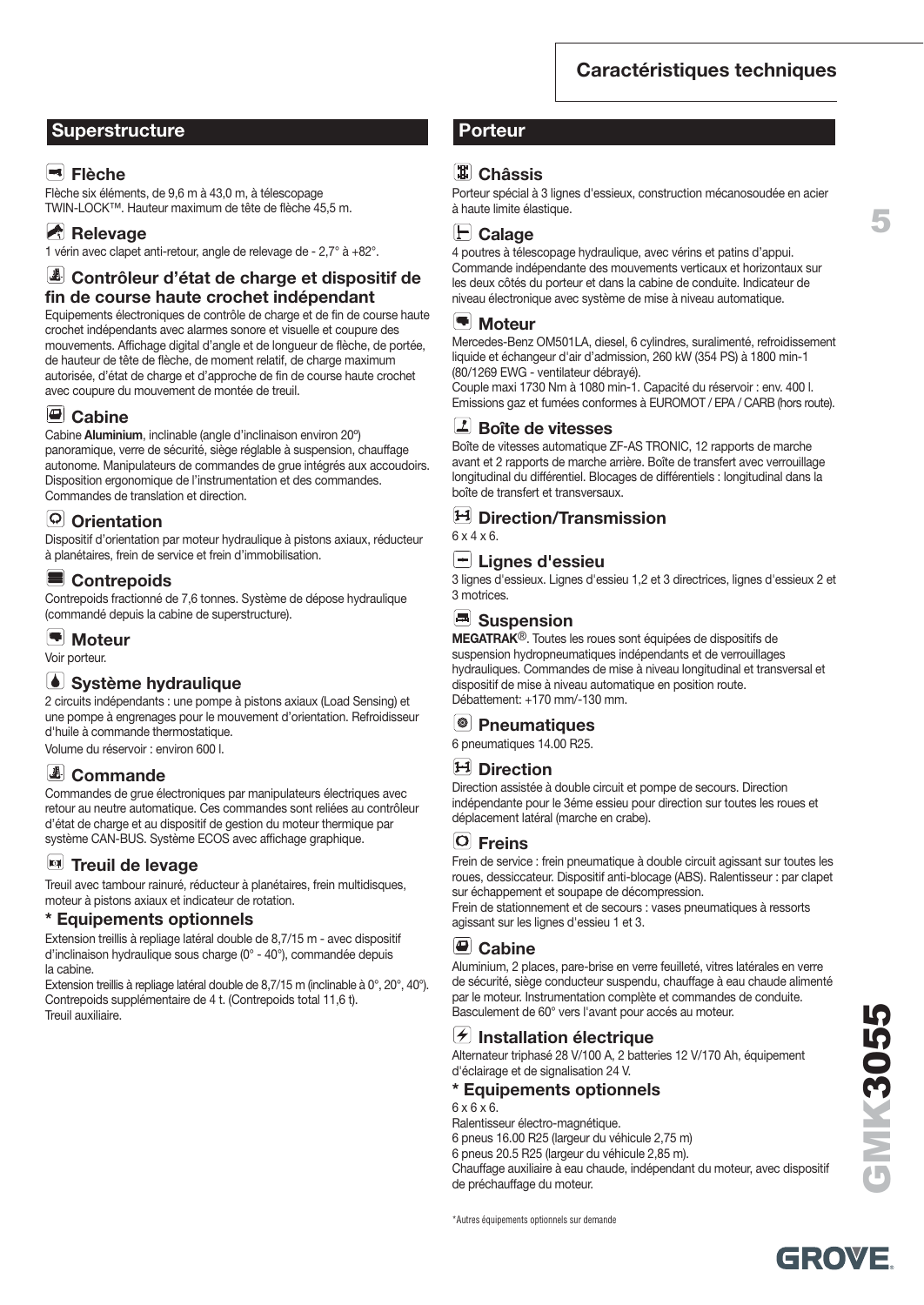#### **Superestructura Chasis**

#### **Pluma**

**6**

De 9,6 m a 43,0 m seis tramos de telescopaje TWIN-LOCK™. Altura máxima en punta 45,5 m.

#### **Elevación de pluma**

Un cilindro con válvula de seguridad. Angulo de pluma desde -2,7° hasta  $+82^\circ$ 

#### **Sistema Indicador del Momento de Carga y de Final de Carrera del Gancho**

Sistema Indicador del Momento de Carga y de Final de Carrera del Gancho, con alarma audio-visual y bloqueo automático de las palancas. Este sistema incluye pantalla digital con indicación de ángulo de pluma, longitud, radio, altura de cabeza de pluma, momento de carga relativo, carga máxima permisible, carga real y alarma de fin de carrera del gancho con bloqueo del movimiento de elevación.

#### **Cabina**

**De Aluminio**, basculable (approx. 20º) amplia visibilidad, cristales de seguridad, asiento del operador ajustable y con suspensión. Calefacción independiente del motor. Controles de la grúa integrados en el apoyabrazos. Controles de operación de la grúa e instrumentación ergonómicamente situados. Controles de traslación/dirección.

### **Giro**

Con motor de pistón axial, engranaje planetario, freno de servicio y freno de retención.

#### **Contrapeso**

De 7,6 Tm., compuesto de varios bloques. Sistema hidráulico para desmontaje (desde la cabina de la grua).

 $\left| \rule{0pt}{10pt}\right.$ **Motor** Ver chasis.

#### **Sistema hidráulico**

Dos circuitos separados, funcionando un circuito abierto con una bomba de pistón axial de desplazamiento variable (con sensor de demanda de carga) y una bomba de engranaje constante para el giro. Radiador de aceite con control por termostato. Capacidad del depósito: 600 litros.

#### **Sistema de control**

Control completamente electrónico de todos los movimientos de la grúa, usando palancas de control eléctrico con retorno automático a cero. Integrado con el Limitador de Cargas y el sistema de control del motor por un equipo "CAN-BUS". Systema ECOS con pantalla gráfica .

#### **Cabrestante**

Motor de pistón axial con engranaje planetario y freno. Indicador de rotación del tambor.

#### **\* Equipos opcionales**

Plumín articulado en 2 secciones, 8,7/15 m - con angulación fija y variable, con carga (0° - 40°) de accionamiento hidráulico. Plumín articulado en 2 secciones, 8,7/15 m (angulable 0°, 20°, 40°).

Contrapeso adicional de 4 Tm. (Contrapeso total 11,6 Tm.) Cabrestante Auxiliar.

#### <sup>[<sub>點</sub>]</sup> Bastidor

Chasis especial de tres ejes de construcción soldada tipo cajón, resistente a la torsión, en acero de alta resistencia.



Cuatro vigas telescópicas hidráulicas con cilindros verticales y placas de apoyo. Controles independientes para los movimientos horizontales y verticales, con controles en ambos lados del chasis y en la cabina de la grúa. Indicador electrónico de nivel con sistema de nivelación automática.

#### $\left| \blacksquare \right|$ **Motor**

Diesel Mercedes Benz OM501LA, 6 cilindros, refrigerado por agua, turboalimentado y post-refrigerado, 260 Kw (354 PS) a 1.800 r.p.m. (80/1269 EWG - ventilador desconectado), par máximo: 1730 Nm, a 1.080 r.p.m. Capacidad del Depósito de Combustible: 400 litros.

Emisión de gases: Según normas EUROMOT / EPA / CARB (fuera de carretera).

#### **Transmisión**

Transmisión automática ZF-AS TRONIC, 12 velocidades adelante y 2 atrás. Caja de transferencia de una velocidad con bloqueo de diferencial entre ejes.

#### **Tracción/Dirección**

6 x 4 x 6.

#### **Ejes**

3 ejes en línea. Ejes 1, 2 y 3 Directrices. Ejes 2 y 3 Motrices.

#### **Suspensión**

**MEGATRAK**®. Todas las ruedas con suspensión hidroneumática independiente y bloqueo hidráulico. Control de nivel longitudinal y transversal con sistema de nivelación automática en carretera. Desplazamiento +170 mm./ -130 mm.



6 neumáticos, 14.00 R25.

#### **Dirección**

Dirección servo-asistida con doble circuito y bomba de dirección de emergencia. Dirección independiente del tercer eje para dirección a todas las ruedas y dirección tipo cangrejo.

#### **Frenos**

Frenos de servicio: Neumático con doble circuito, actuando sobre todas las ruedas, secador de aire. Sistema antibloqueo de frenos (ABS). Freno contínuo: Freno sobre el escape, con estrangulamiento contínuo. Freno de Aparcamiento: Operado neumáticamente y aplicado por muelle sobre los ejes 1º y 3º.

#### **Cabina**

**De Aluminio**, para dos personas, cristales de seguridad, asientos del conductor con suspensión, calefacción por agua caliente del motor. Controles e instrumentación para conducción del vehículo. Inclinable 60° hacia adelante para acceso al motor.

#### **Sistema eléctrico**

Trifásico, alternador de 28 V/100 A, 2 baterías 12 V/170 Ah. Sistema de alumbrado y señalización a 24 V.

#### **\* Equipos opcionales**

Tracción a todos los ejes 6x6x6.

Retardador eléctrico. 6 neumáticos 16.00 R25 (Anchura del vehículo: 2,75 m.) 6 neumáticos 20.5 R25 (Anchura del vehículo: 2,85 m.) Calefacción independiente del motor por agua caliente, con precalentamiento del motor.

\* Siguientes equipos bajo demanda

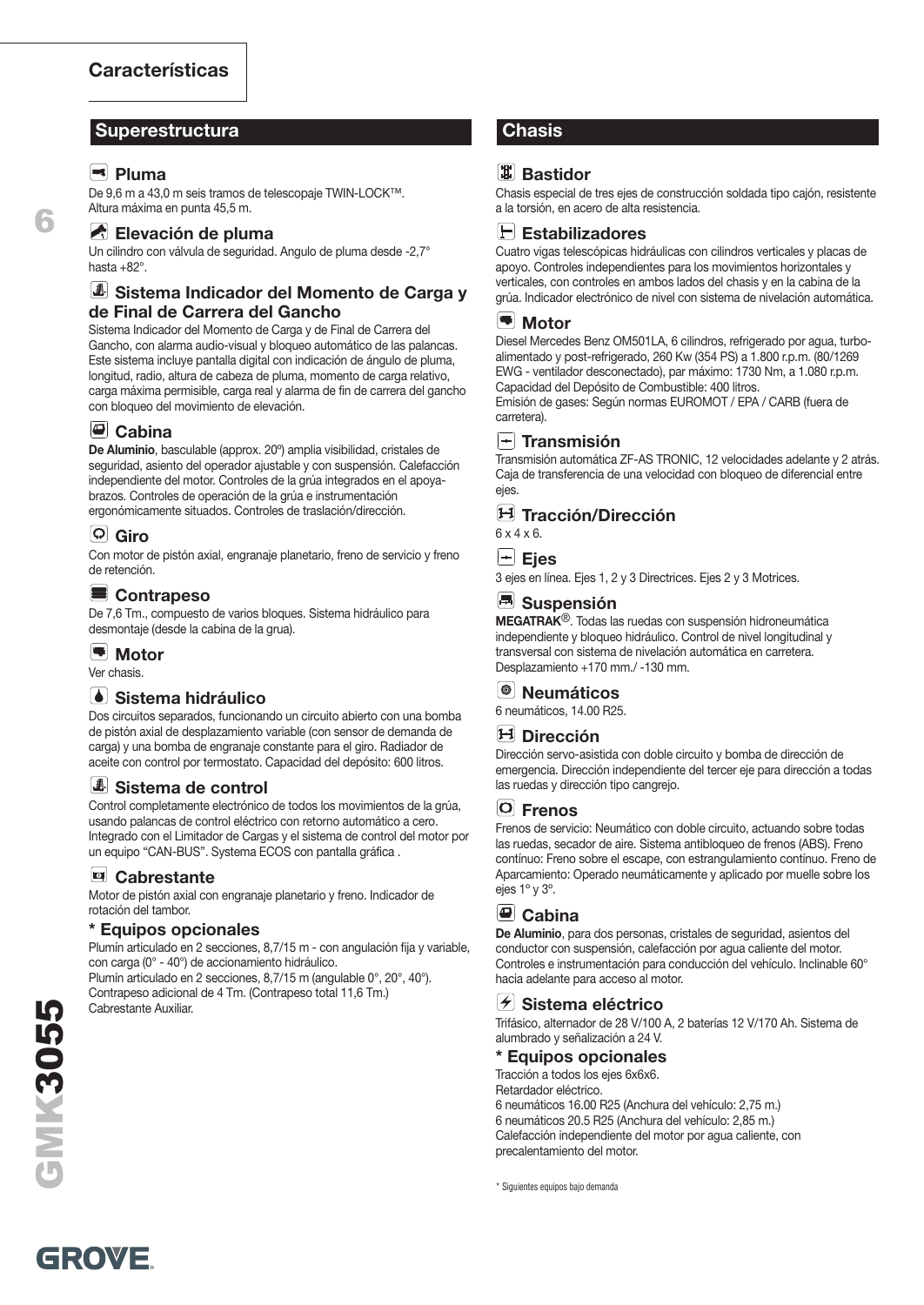**7**

#### **Torretta Carro**

#### **Braccio**

A 6 sezioni da 9,6 a 43,0 m con sfilamento TWIN-LOCK™. Altezza massima: 45,5 m.

#### Sollevamento Braccio

Un cilindro idraulico con valvola di blocco, angolo braccio da -2,7° a +82°.

#### **Limitatore di carico e blocco dei movimenti**

Limitatore di carico e blocco dei movimenti con allarme visivo e sonoro e controllo dell'esclusione delle leve. Questo sistema è provvisto di display elettronico riportante l'angolo del braccio, la lunghezza, il raggio di lavoro, altezza di lavoro, il momento, il peso ammissibile, il peso attuale e allarme di blocco movimenti e funzioni argano.

#### **Cabina**

Costruita in alluminio, grande visibilità, ribaltable (circa 20º) cristalli di sicurezza, sedile regolabile con sospensione. Riscaldamento ad acqua indipendente dal motore. Comandi della gru integrati nei braccioli, strumentazione di controllo e servizio. Comandi sterzo e guida.

#### **Rotazione**

Motore a pistoni assiali a portata fissa,riduttore planetario, freno di servizio e freno d'arresto.

#### **Contrappeso**

Da 7,6 ton, diviso in tre parti per ottimizzare la distribuzione dei pesi sugli assi. Sistema di rimozione del contrappeso comandato direttamente dalla cabina.

#### **Motore**

Vedi carro.

#### **Impianto idraulico**

2 circuiti separati operanti a circuito aperto, con una pompa a pistoni assiali a portata variabile (load sensing) e una pompa a ingranaggi per la rotazione. Scambiatore di calore controllato termostaticamente. Capacità del serbatoio: 600 litri.

#### **Comandi**

Controllo completamente elettronico di tutti i movimenti della gru con leve di comando a controllo elettrico con azzeramento automatico. Integrato con il sistema LMI (Limitatore di carico) e con il sistema CAN-BUS di controllo del motore.

#### **Argano**

Motore a pistoni assiali a portata variabile con riduttore planetario e freno. Indicatore della rotazione dell'argano.

#### **\* Accessori opzionali**

Falcone ripiegabile da 8,7/15m con sistema idraulico di posizionamento ed inclinazione (0°-40°) sotto carico, controllato dalla cabina torretta.

Falcone ripiegabile da 8,7/15m inclinabile a 0°,20°,40°. Argano ausiliario.

Contrappeso supplementare da 4 ton. (Contrappeso totale 11,6 ton). Ganci.

#### **Telaio**

Carro speciale, 3 assi, costruzione in acciaio scatolato ad alta resistenza, resistente alla torsione.

#### **Stabilizzatori**

4 travi orizzontali con cilindri verticali e piatti d'appoggio, comandi indipendenti dei movimenti orizzontali e verticali sui due lati del carro e dalla cabina della torretta. Indicatori elettronici di livello con sistema di messa in bolla automatico.

#### **Motore**

Mercedes Benz OM501LA diesel, 6 cilindri, turbo 260 kW (354 PS) a 1800 giri/min (80/1269 EWG - senza ventole). Coppia max 1730 Nm a 1080 giri/min. Capacità del serbatoio: 400 litri. Emissioni gassose allo scarico: EUROMOT / EPA / CARB (non stradali).

#### **Cambio**

ZF-AS TRONIC automatico 12 velocità avanti più 2 retromarcia. Ripartitore a una velocità.

#### **Assali**

3 assi (6 x 4 x 6). Gli assi 1, 2 e 3 sono sterzanti. Gli assi 2 e 3 sono traenti.

#### **Sospensioni**

MEGATRAK® Tutte le ruote sono montate su sospensioni idropnueumatiche indipendenti e bloccabili. Sistema di controllo del livello longitudinale e trasversale, con livellamento automatico per la circolazione su strada. Corsa +170 mm / - 130 mm.

#### **Pneumatici**

6 pneumatici montati in singolo 14.00 R 25.

#### **Sterzo**

Doppio circuito. Servoassistito con pompa d'emergenza. Possibilità di eseguire sterzature combinate e a granchio mediante comando separato per lo sterzo posteriore.

#### **Freni**

Di servizio: pneumatico a doppio circuito, agente su tutte le ruote, essiccatore aria. Sistema antibloccaggio (ABS). Freno di stazionamento: scarico frenato e controllo costante valvola.

Freno di parcheggio: con molle precaricate a comando pneumatico agente sugli assi 1 e 3.

#### **Cabina**

In alluminio, 2 posti, cristalli di sicurezza, sedile con sospensione, riscaldamento ad acqua calda dipendente dal motore. Completa strumentazione di controllo e guida. Ribaltabile di 60° per facilitare l'accesso al motore.

#### **IImpianto elettrico**

Alternatore 28V/55A, 2 batterie 12V/170Ah. Impianto d'illuminazione e segnalazione stradale 24V.

#### **\* Accessori opzionali**

6 x 6 x 6. Retarder elettrico su trasmissione. Ruote da 16.00 R 25 (Larghezza macchina 2,75m). Ruote da 20.5 R 25. (Larghezza macchina 2,85m). Riscaldamento ad acqua calda indipendente dal motore.

\* Altri a richiesta.

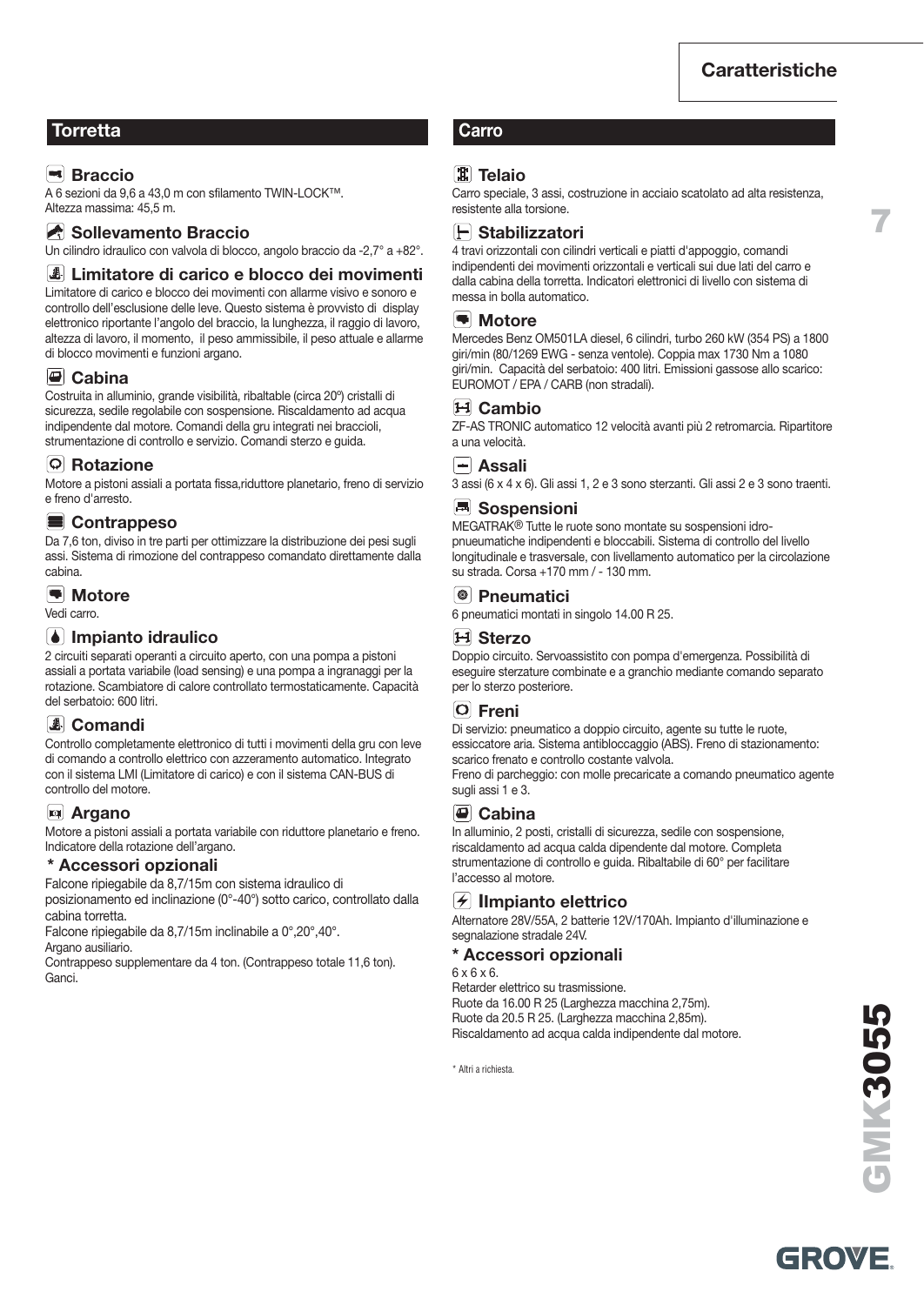#### **Data • Daten • Caractéristiques • Datos • Dati**



**8**

| Axle<br>Achse<br>Essieu<br>Eje<br>Asse |  | <b>Total weight</b><br>Gesamtgewicht<br>Poids total<br>Peso total<br>Peso totale |
|----------------------------------------|--|----------------------------------------------------------------------------------|
|                                        |  | $36*$                                                                            |

\* with 7,6 t counterweight, 16.00 R25 tyres, 8,7/15 m bi-fold swingaway, 16 t Hookblock.<br>\* mit 7,6 t Gegengewicht, 16.00 R25 Reifen, 8,7/15 m Doppelklappspitze, 16 t Hakenflasche.<br>\* avec contrepoids de 7,6 t, pneus 16.00 R

| <b>Lifting Capacity</b><br><b>Traglast</b><br>Force de levage<br>Capacidad de elevación<br>Canacità di sollevamento | <b>Sheaves</b><br>Rollen<br><b>Poulies</b><br><b>Poleas</b><br>Carrucole | Weight<br>Gewicht<br><b>Poids</b><br>Peso<br>Peso | Parts of line<br>Stränge<br><b>Brins</b><br>Ramales de cable<br>Numero di funi | Possible load with the crane *<br>Mögliche Traglast am Kran *<br>Capacité possible sur la grue *<br>Carga posible con la grue<br>Portata ammissibile con la gru * |
|---------------------------------------------------------------------------------------------------------------------|--------------------------------------------------------------------------|---------------------------------------------------|--------------------------------------------------------------------------------|-------------------------------------------------------------------------------------------------------------------------------------------------------------------|
| 63 t                                                                                                                |                                                                          | 600 kg                                            | $2 - 10t / 11$                                                                 | $50/55$ t                                                                                                                                                         |
| 40 t                                                                                                                |                                                                          | 400 kg                                            | $2 - 1$                                                                        | 35 <sub>1</sub>                                                                                                                                                   |
| 16 t                                                                                                                |                                                                          | 250 kg                                            | - 3                                                                            | 15 t                                                                                                                                                              |
|                                                                                                                     | H/B                                                                      | 100 kg                                            |                                                                                |                                                                                                                                                                   |

■ requires additional boom nose sheave, Zusatzausrüstung am Rollenkopf erforderlich, demande d'utiliser une poulie auxiliare de tête de flèche,<br>→ requiere polea adicional en la cabeza de pluma, è richiesto un blocco di ca

| $\sqrt{ }$<br>$\ddot{}$ | œ<br>гØЧ |                |     |      |      |      |                |      |           |      |      |      |                |     |             |
|-------------------------|----------|----------------|-----|------|------|------|----------------|------|-----------|------|------|------|----------------|-----|-------------|
|                         | 1        | $\overline{2}$ | 3   | 4    | 5    | 6    | $\overline{7}$ | 8    | 9         | 10   | 11   | 12   | R <sub>1</sub> | R2  | <b>TALE</b> |
| km/h                    | 5,1      | 6,5            | 8,4 | 10,8 | 13,7 | 17,6 | 23,1           | 29,7 | 38,3      | 49,1 | 62,4 | 80,0 | 5,5            | 7,0 | 82%         |
| $\ddot{\odot}$          |          |                |     |      |      |      |                |      | 14.00 R25 |      |      |      |                |     |             |

# **+**

|           |                                 | Infinitely variable<br>stufenlos<br>progressivement variable<br>Infinitamente variable<br>Infinitamente variabile | Rope<br>Seil<br>Câble<br>Cable<br><b>Fune</b> | Max. Single line pull<br>Max. Seilzug<br>Effort maxi au brin simple<br>Tiro máximo por ramal<br>Tiro max. per singola fune |
|-----------|---------------------------------|-------------------------------------------------------------------------------------------------------------------|-----------------------------------------------|----------------------------------------------------------------------------------------------------------------------------|
| $\bullet$ | $0 - 125$ m/min                 | single line<br>für einfachen Strang<br>brin simple<br>ramal simple<br>tiro a fune singola                         | 16 mm/170 m                                   | 50 kN                                                                                                                      |
| $\bullet$ | $0 - 125$ m/min                 | single line<br>für einfachen Strang<br>brin simple<br>ramal simple<br>tiro a fune singola                         | 16 mm/170 m                                   | 50 kN                                                                                                                      |
|           | $0 - 2.8$ min <sup>-1</sup>     |                                                                                                                   |                                               |                                                                                                                            |
|           | $-2.7^{\circ}$ to $+83^{\circ}$ | $<$ 40 $s$                                                                                                        |                                               |                                                                                                                            |
|           | 9,6 m to 43,0 m                 | 270 s                                                                                                             |                                               |                                                                                                                            |

GMK3055 **GMK3055**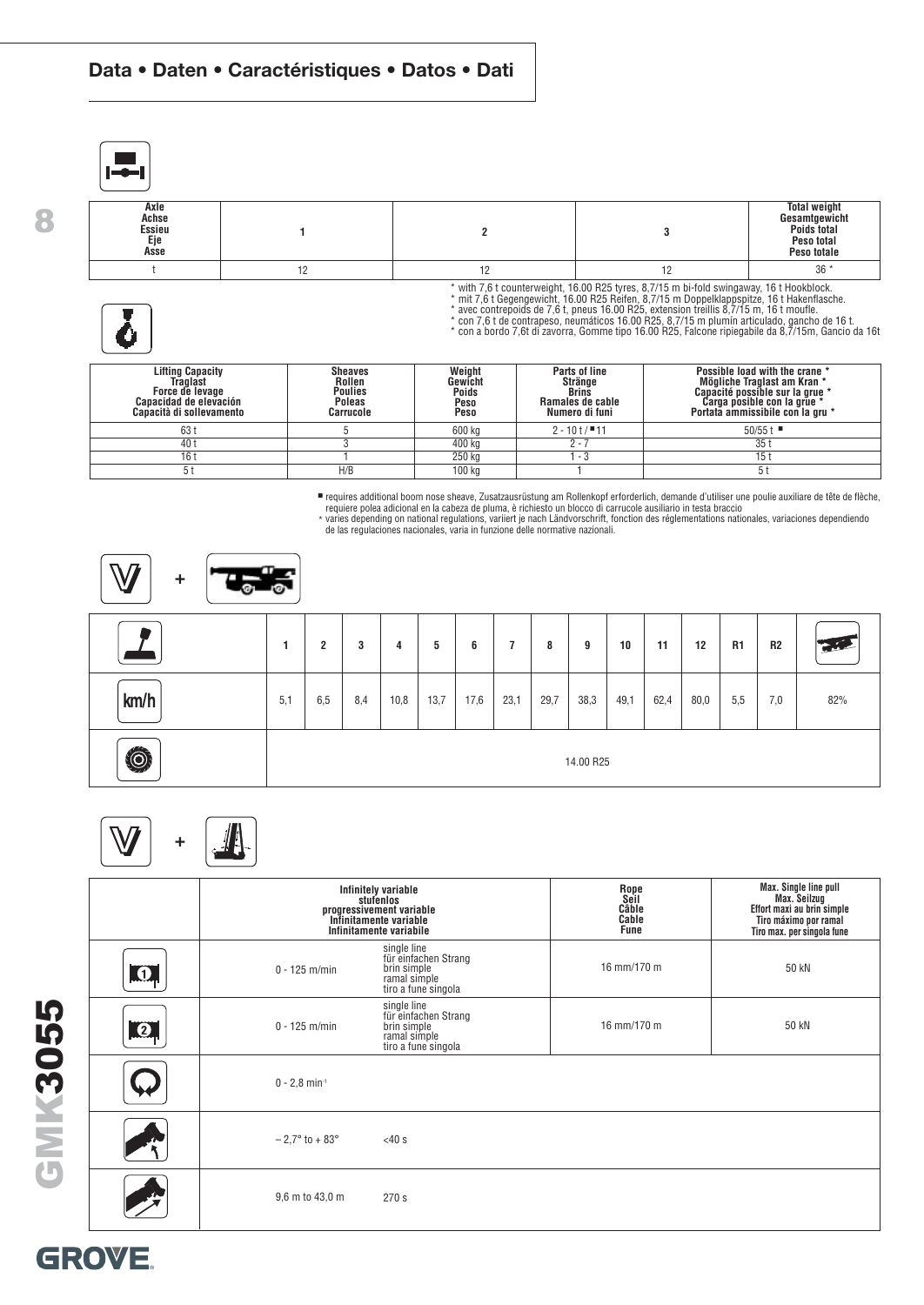#### **Dimensions • Abmessungen • Encombrement • Dimensiones • Dimensioni**





Ra = Radius all wheels steered Radius allradgelenkt Rayon toutes les roues directrices Radio de giro con todas las ruedas giradas Raggio di curva con tutte le ruote sterzate

GMK3055 **GMK3055**

**9**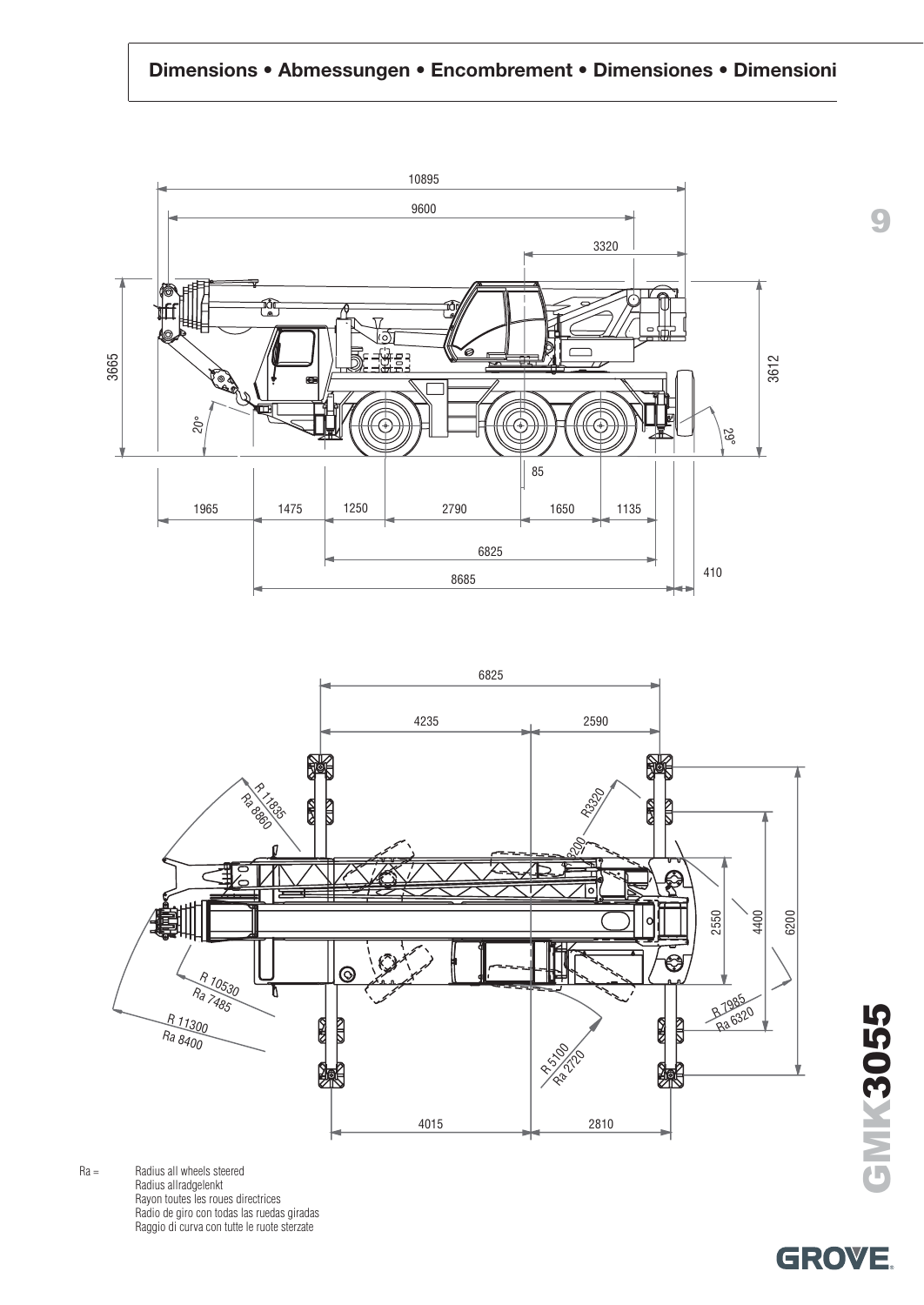### **Dimensions • Abmessungen • Encombrement • Dimensiones • Dimensioni**

#### **Counterweight • Gegengewicht • Contrepoids • Contrapesos • Contrappesi**

**10**





| ÷        | 1,0t | $\overline{c}$<br>$2,0$ t | 3<br>1,0t | 6,6t |
|----------|------|---------------------------|-----------|------|
| 6,6t     |      |                           |           | X    |
| 7,6 t    |      |                           | X         | Χ    |
| 8,6 t    | Χ    |                           | X         | X    |
| $9,6$ t  | X    | X                         |           | X    |
| $10,6$ t | X    | X                         | X         | Χ    |
| 11,6t    | X    | Χ                         | 2x        | Χ    |

GMK3055 **GMK3055**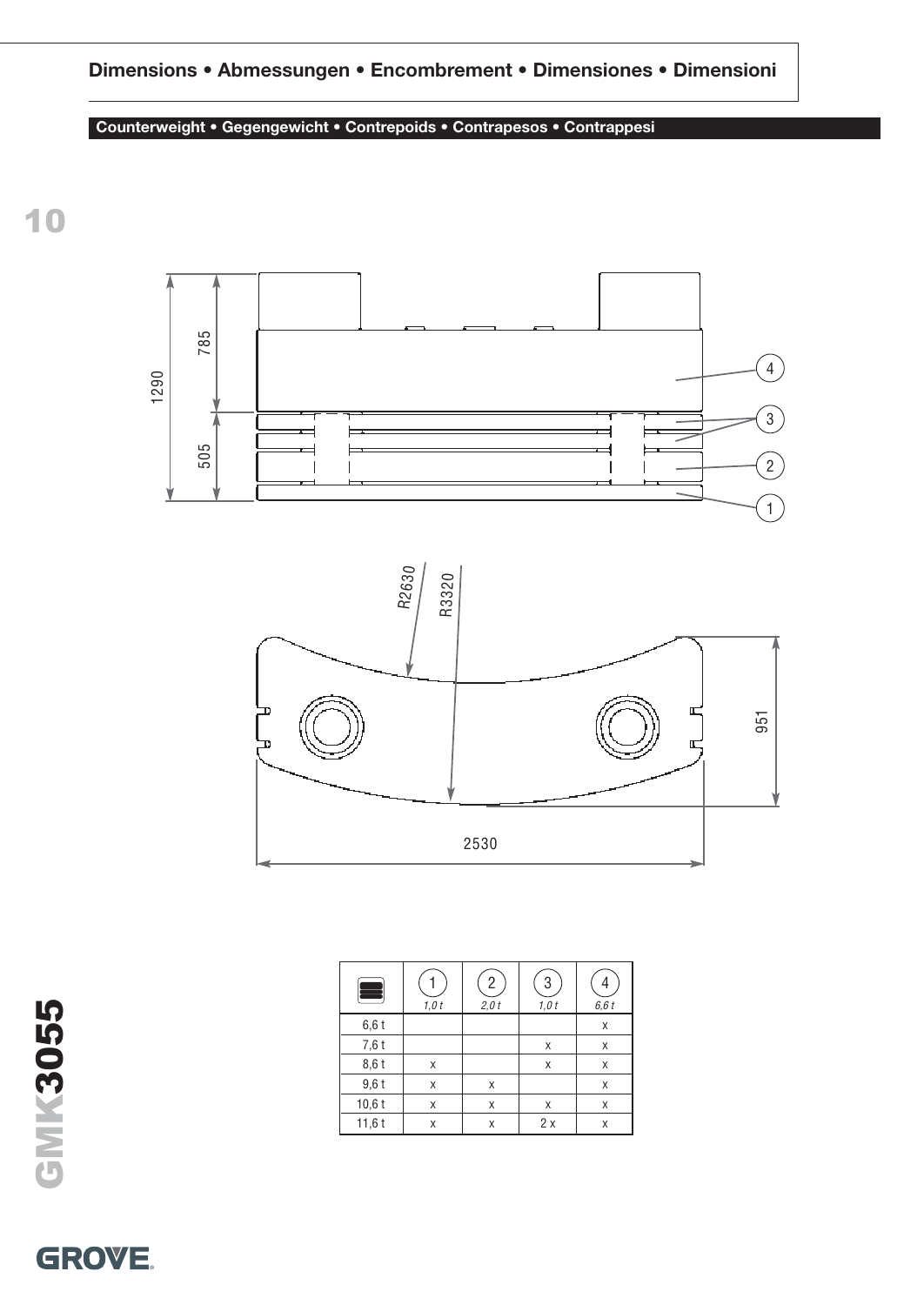#### **Notes • Hinweise • Notes • Notas • Note**

#### **Lifting capacities according to DIN/ISO • 85%**

**WARNING: THIS CHART IS ONLY A GUIDE. The Notes below are for illustration only and should not be relied upon to operate the crane. The individual crane's load chart, operating instructions and other instruction plates must be read and understood prior to operating the crane.**

- DIN/ISO: The structural analysis is based on DIN 15018, part 2 and 3 as well as on FEM 5004 standards. Tipping conditions are governed by DIN 15019, part 2 and ISO 4305 standards. They also take into account the requirements of prEN 13000: 2003 and therefore comply with the requirements of the EU Machinery Directive.
	- 85%: The lifting capacities are based on ANSI/ASME B30.5 and do not exceed 85% of the tipping load. Certain dynamic influences and wind require reduction of capacity. Lifting capacities at 85% do not comply with the essential health and safety requirements of the EU Machinery Directive.

The lifting capacities in the load charts are indicated in metric tonnes.

Lifting capacity = payload + weight of the hook block and suspending device.

The lifting capacities for the telescopic boom apply without jibs (swingaway lattice, boom extension, luffing-jib etc.)

The lifting capacities are subject to modifications.

#### **Traglasten entsprechen DIN/ISO • 85%**

**WARNUNG: DIESE TABELLE IST LEDIGLICH EINE RICHTLINIE. Die Hinweise dienen als Erklärung und sind für die Kranbedienung nicht maßgebend. Vor Inbetriebnahme des Kranes sind die zugehörigen Traglasttabellen, Bedienungsanleitung und andere Vorschriften eingehend zu studieren.**

- DIN/ISO: Der Festigkeitsberechnung liegen die DIN 15018 Teil 2 und 3 sowie die FEM 5004 zugrunde. Die Traglasten im Standsicherheitsbereich entsprechen DIN 15019 Teil 2 und ISO 4305. Sie berücksichtigen außerdem die Forderungen der prEN 13000: 2003, und entsprechen damit den Anforderungen der Maschinenrichtlinie.
	- 85%: Die Traglasten basieren auf der ANSI/ASME B30.5 und überschreiten nicht 85% der Kipplast. Wind und dynamische Einflüsse reduzieren die Traglast.

Die 85% Traglasten entsprechen nicht den Sicherheitsanforderungen der EG-Maschinenrichtlinie.

Die Traglasten in den Tabellen sind in metrischen Tonnen angegeben.

Traglast = Nutzlast + Eigengewicht der Hakenflasche und der Anschlagmittel.

Die Traglasten für den Teleskopausleger gelten ohne Spitzenanbauten (Klappspitze, Vorbauspitze, Wippspitze, etc.)

## Änderungen der Tragfähigkeit vorbehalten.

#### **Capacités de levage selon DIN/ISO • 85%**

**ATTENTION: CE TABLEAU N'EST QU'UN GUIDE. Les notes ci-dessous sont données à titre d'exemple et ne devront pas être utilisées pour faire fonctionner la grue. Toute la documentation concernant chaque type de grue: tableau des charges, instructions de fonctionnement et toutes autres plaques d'instructions devront être lues et comprises avant de manoeuvrer la grue.**

- DIN/ISO: Le calculs de résistance sont basés sur les normes DIN 15018, sections 2 et 3 et FEM 5004. Les calculs de basculement sont basés sur les normes DIN 15019, section 2 et ISO 4305. Elles tiennent également compte des
	- paramètres établis par la norme en project prEN 13000: 12003 et de ce fait satisfont les exigences de la Directive Européenne Machines.
- 85%: Les capacités de levage sont basées sur les normes ANSI/ASME B30.5 et ne dépassent pas 85% de la charge de basculement. Les conditions de vente et les effets dynamiques réduisent les capacités de levage. Les capacités de levage à 85% ne respectent pas les préconisations concernant la santé et la sécurité prévues par la Directive Machines CE.
- Les capacités de levage dans les tableaux sont indiquées en tonnes métriques.

Capacité de levage = charge utile + poids des moufle/crochet et accessoires.

Les capacités de levage pour la flèche télescopique s'entendent sans allonges (flèchette, flèchette pliante, volée variable etc.)

Modifications des capacités de levage réservées.

#### **Capacidades de elevación de acuerdo con DIN/ISO • 85%.**

**AVISO: ESTA TABLA ES SOLO UNA ORIENTACION. Las notas que aparecen al final de la misma solo sirven de ilustración y no deben ser tomadas como instrucciones para operar la grúa. La tabla de cargas, las instrucciones de operación y otras placas ilustrativas de cada grúa deben ser leídas y correctamente interpretadas antes de operar la grúa.**

DIN/ISO: Los analisis de resistencia están basados en las normas DIN 15018, apartados 2 y 3 asi como en las normas FEM 5004. Las condiciones de vuelco están reguladas por las normas DIN 15019 apartado 2 y ISO 4305. Tienen tambien cuenta de las exigencias establecidas por prEN 13000: 2003 y asi cumplen con los requerimientos de las Directivas de Maquinaria de la UE.

85%: Las capacidades de elevación están basadas en las Normas ANSI/ASME B30.5 y no exceden del 85% del momento de vuelco. Ciertas influencias dinámicas y el viento requieren una reducción de las capacidades.

Las capacidades de elevación al 85% no cumplen con las normas de seguridad exigidas por las Directivas de Maquinaria de la CEE. Las capacidades de elevación en las tablas estan referidas en Tm.

Capacidad de elevación = Carga + peso del gancho y aparejos de carga.

Las capacidades de elevación para la pluma telescópica sin plumines (plegables, extensiones de pluma, angulables por motor, etc.)

Las capacidades de elevación están sujetas a modificación.

#### **Capacità di sollevamento in accordo con DIN/ISO • 85%**

**ATTENZIONE: QUESTA TABELLA E' SOLO UNA GUIDA. Le note qui sotto riportate sono date a titolo d'esempio e non devono essere utilizzate per operare la gru. La tabella di carico, le istruzioni d'uso ed ogni altro foglio illustrativo devono essere letti e compresi prima di manovrare la gru.**

DIN/ISO: il calcolo di resistenza è basato sulle norme DIN 15018, parte 2 e parte 3 come sugli standard FEM5004. Le condizioni di ribaltamento sono regolate dalle norme DIN 15019 parte 2 e gli standard ISO 4305.

Esse tengono conto anche dei parametri stabiliti da prEN13000: 2003 e quindi soddisfano le richieste della Direttiva Macchine Europea.

85%: Le capacità di sollevamento sono conformi alla norma ANSI/ASME B30.5 e non superano l'85% del carico di ribaltamento.

Alcuni fattori dinamici e l'azione del vento richiedono una riduzione di portate. Le capacità di sollevamento calcolate all'85% non sono conformi con i requisiti essenziali di salute e sicurezza della Direttiva Macchine CE.

I carichi nelle tabelle di portata sono espressi in tonnellate metriche.

- I carichi indicati nelle tabelle non comprendono il peso dei ganci, dei tiranti, e di nessun altro accessorio di sollevamento.
- I carichi indicati nelle tabelle sono validi per il braccio telescopico senza falconi o estensioni del braccio.

I carichi indicati sono soggetti a modifiche.

**GMK3055**

**ENN 2055**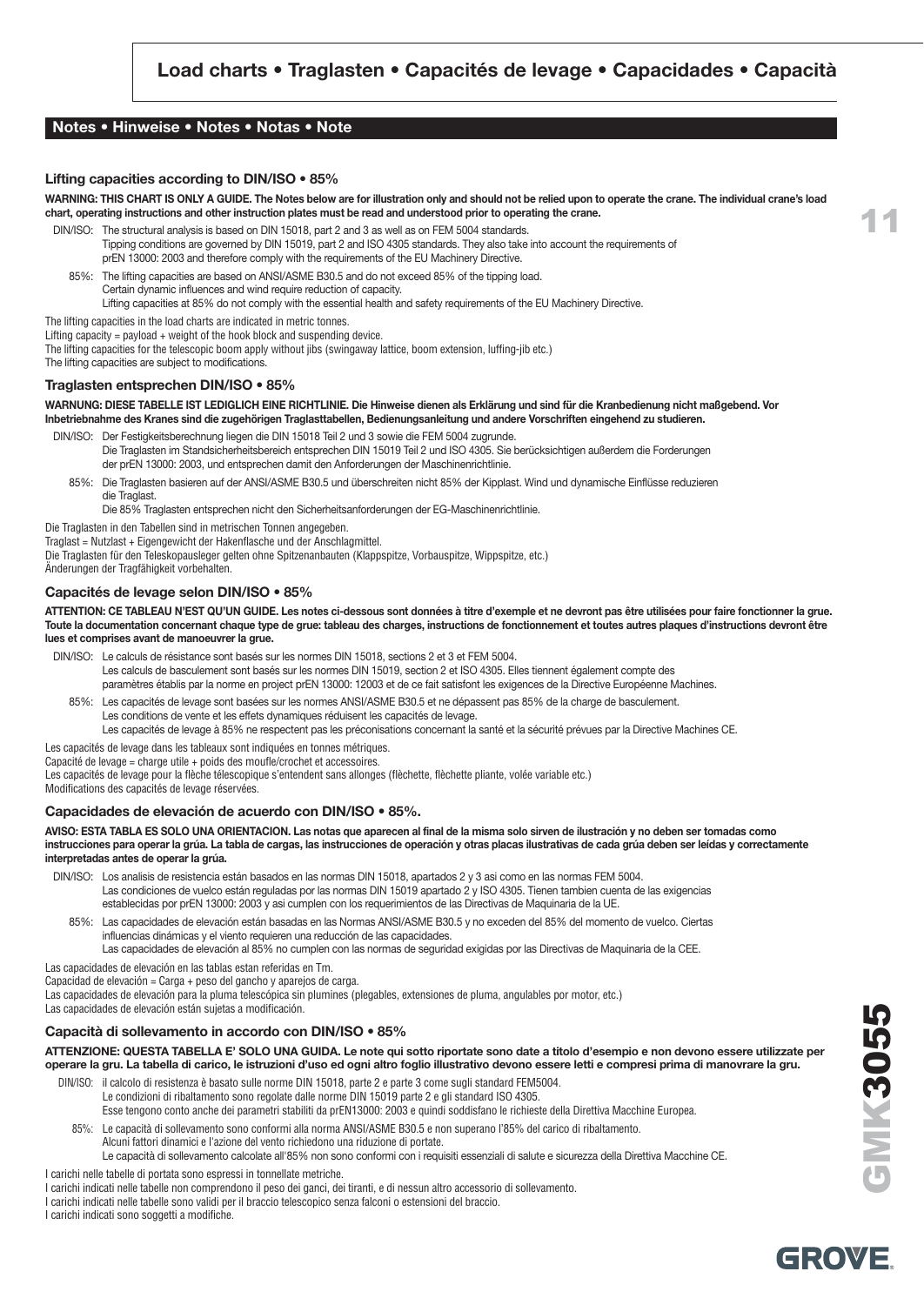

Hook block • Unterflasche • Crochet-moufle • Gancho • Ganci H  $(1)$  (mm) **63E/D 3300 40E/D 3200 16E 3100 5 H/B 2700**

# GMK3055 **GMK3055**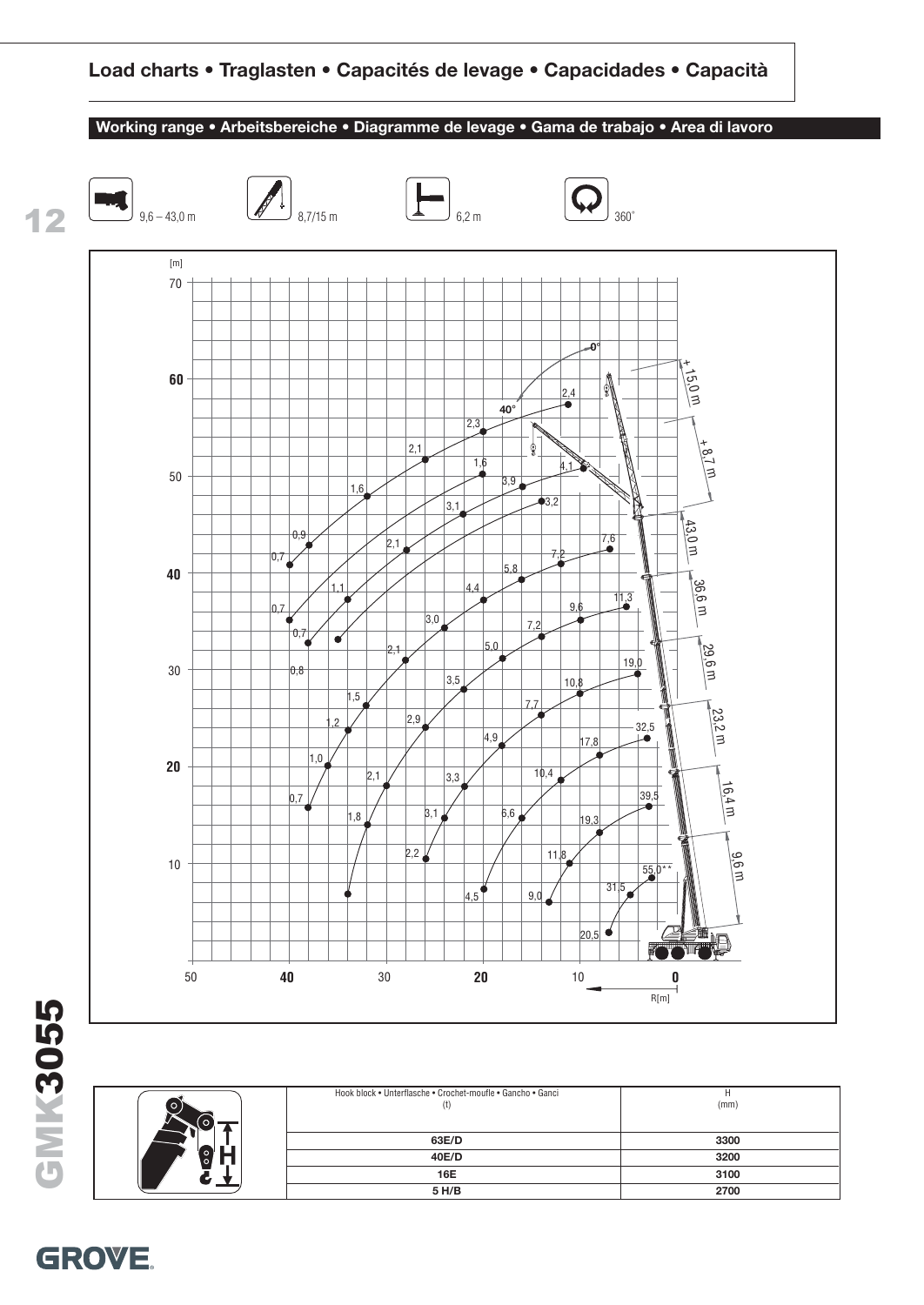#### **Telescopic boom • Teleskopausleger • Flèche principale • Pluma telescópica • Braccio telescopico**

|                                            | $9,6 - 43,0$ m |      | 6,2m        |            | $360^\circ$    |            |                   | 11,6t                                              |                |                                                    |                   |
|--------------------------------------------|----------------|------|-------------|------------|----------------|------------|-------------------|----------------------------------------------------|----------------|----------------------------------------------------|-------------------|
| $\rightarrow$                              |                |      |             |            |                | DIN/ISO    |                   |                                                    |                |                                                    |                   |
| m                                          | 9,6            | 13,0 | 16,4        | 19,8       | 23,2           | 26,8       | 29,6              | 34,0                                               | 36,6           | 39,7                                               | 43,0              |
| 2,5                                        | $55,0**$       |      |             |            |                |            |                   |                                                    |                |                                                    |                   |
| 3,0                                        | $50.0* / 45.0$ | 42,5 | 39,5        | 38,0       | 32,5           | 23,5       |                   |                                                    |                |                                                    |                   |
| 4,0                                        | 37,0           | 36,0 | 34,5        | 33,0       | 29,5           | 21,5       | 19,0              |                                                    |                |                                                    |                   |
| 5,0                                        | 31,5           | 31,0 | 30,0        | 28,5       | 26,0           | 19,4       | 17,5              | 14,4                                               | 11,3           |                                                    |                   |
| 6,0                                        | 26,5           | 26,5 | 26,0        | 25,5       | 23,5           | 17,9       | 16,1              | 14,2                                               | 11,3           | 9,0                                                |                   |
| 7,0                                        | 20,5           | 22,5 | 22,0        | 22,0       | 21,0           | 16,3       | 14,7              | 13,2                                               | 11,3           | 9,0                                                | 7,66652824463,000 |
| 8,0                                        |                | 19,2 | 19,3        | 18,1       | 17,8           | 15,2       | 13,3              | 12,2                                               | 10,9           | 9,0                                                |                   |
| 9,0                                        |                | 15,8 | 15,9        | 15,7       | 15,2           | 14,1       | 11,9              | 11,3                                               | 10,3           | 9,0                                                |                   |
| 10,0                                       |                | 13,5 | 13,8        | 13,8       | 13,2           | 13,0       | 10,8              | 10,3                                               | 9,6            | $\frac{8,6}{8,1}$                                  |                   |
| 11,0                                       |                |      | 11,8        | 11,8       | 11,5           | 11,6       | 9,7               | 9,3                                                | 8,9            |                                                    |                   |
| 12,0                                       |                |      | 10,2<br>9,0 | 10,2       | 10,4           | 10,3       | 9,1               | 8,6                                                | 8,4            | 7,7                                                |                   |
| 13,0                                       |                |      |             | 8,9        | 9,3            | 9,0<br>8,0 | 8,4<br>7,7        | 8,0                                                | 7,8<br>7,2     | 7,3                                                |                   |
| 14,0<br>15,0                               |                |      |             | 8,1<br>7.5 | 8,3<br>7,4     | 7,1        | 6,8               | 7,4<br>6,8                                         | 6,6            | 6,9<br>6,5                                         |                   |
| 16,0                                       |                |      |             | 6,8        |                | 6,4        | 6,1               | 6,1                                                | 6,1            |                                                    |                   |
| 18,0                                       |                |      |             |            | $6,6$<br>$5,4$ | 5,2        | 4,9               | 4,9                                                | 5,0            | $6,1$<br>$5,1$                                     |                   |
| 20,0                                       |                |      |             |            | 4,5            | 4,2        |                   |                                                    | 4,1            |                                                    |                   |
| 22,0                                       |                |      |             |            |                | 3,5        | $\frac{4,0}{3,3}$ | $4,0$<br>$3,2$<br>$2,6$<br>$2,2$<br>$1,7$<br>$1,4$ | 3,5            | $4,2$<br>$3,8$<br>$3,3$<br>$2,8$<br>$2,3$<br>$2,0$ |                   |
| 24,0                                       |                |      |             |            |                | 2,3        | $3,1$<br>$2,2$    |                                                    | 3,2            |                                                    |                   |
| 26,0                                       |                |      |             |            |                |            |                   |                                                    | 2,9            |                                                    |                   |
| 28,0                                       |                |      |             |            |                |            |                   |                                                    | $2,4$<br>$2,1$ |                                                    |                   |
| 30,0                                       |                |      |             |            |                |            |                   |                                                    |                |                                                    |                   |
| $\frac{32,0}{34,0}$<br>$\frac{36,0}{38,0}$ |                |      |             |            |                |            |                   |                                                    | 1,8            | 1,7                                                | $1,5$<br>$1,2$    |
|                                            |                |      |             |            |                |            |                   |                                                    |                | 1,4                                                |                   |
|                                            |                |      |             |            |                |            |                   |                                                    |                | 0,8                                                | $1,0$<br>$0,7$    |
|                                            |                |      |             |            |                |            |                   |                                                    |                |                                                    |                   |

|                                                                                                                                                                                                                        | $9,6 - 43,0$ m                                           |                                                                              | 6,2m                                                                                                     |                                                                                                                     | $360^\circ$                                                                                                                           |                                                                                                                                                                  |                                                                                                                                                                     | 11,6t                                                                                                                                                              |                                                                                                                                                                              |                                                                                                                                                    |                   |
|------------------------------------------------------------------------------------------------------------------------------------------------------------------------------------------------------------------------|----------------------------------------------------------|------------------------------------------------------------------------------|----------------------------------------------------------------------------------------------------------|---------------------------------------------------------------------------------------------------------------------|---------------------------------------------------------------------------------------------------------------------------------------|------------------------------------------------------------------------------------------------------------------------------------------------------------------|---------------------------------------------------------------------------------------------------------------------------------------------------------------------|--------------------------------------------------------------------------------------------------------------------------------------------------------------------|------------------------------------------------------------------------------------------------------------------------------------------------------------------------------|----------------------------------------------------------------------------------------------------------------------------------------------------|-------------------|
| $\rightarrow$                                                                                                                                                                                                          |                                                          |                                                                              |                                                                                                          |                                                                                                                     |                                                                                                                                       | 85%                                                                                                                                                              |                                                                                                                                                                     |                                                                                                                                                                    |                                                                                                                                                                              |                                                                                                                                                    |                   |
| m                                                                                                                                                                                                                      | 9,6                                                      | 13,0                                                                         | 16,4                                                                                                     | 19,8                                                                                                                | 23,2                                                                                                                                  | 26,8                                                                                                                                                             | 29,6                                                                                                                                                                | 34,0                                                                                                                                                               | 36,6                                                                                                                                                                         | 39,7                                                                                                                                               | 43,0              |
| 2,5<br>$3,0$<br>$4,0$<br>$5,0$<br>$6,0$<br>$7,0$<br>8,0<br>9,0<br>10,0<br>11,0<br>12,0<br>13,0<br>14,0<br>15,0<br>16,0<br>18,0<br>20,0<br>22,0<br>24,0<br>26,0<br>28,0<br>30,0<br>32,0<br>34,0<br>36,0<br>38,0<br>40,0 | $55.0**$<br>$50.0*/47.0$<br>39,0<br>33,5<br>28,0<br>21,5 | $\frac{44,5}{37,5}$<br>$\frac{32,5}{28,0}$<br>$23,5$<br>20,0<br>17,0<br>14,2 | $\frac{41,5}{36,0}$<br>$\frac{31,5}{27,5}$<br>23,0<br>19,4<br>$\frac{16,4}{14,7}$<br>12,7<br>11,1<br>9,7 | 40,0<br>34,5<br>$\frac{30,0}{27,0}$<br>22,0<br>18,1<br>16,2<br>$14,0$<br>$12,3$<br>10,9<br>9,7<br>8,6<br>8,0<br>7,4 | $34,0$<br>$30,5$<br>$\frac{27,5}{25,0}$<br>21,0<br>17,8<br>15,2<br>13,2<br>11,7<br>11,0<br>9,9<br>8,9<br>8,0<br>7,2<br>$6,0$<br>$5,0$ | $\frac{24,5}{22,5}$<br>$\frac{20,5}{18,8}$<br>17,1<br>16,0<br>14,8<br>13,1<br>11,6<br>10,3<br>$\frac{9,2}{8,3}$<br>7,5<br>6,8<br>5,7<br>$\frac{4,7}{3,9}$<br>2,5 | 19,9<br>18,4<br>16,9<br>$\frac{15,4}{13,9}$<br>12,5<br>$\frac{11,3}{10,2}$<br>9,5<br>$\frac{8,6}{7,7}$<br>7,0<br>$6,3$<br>$5,2$<br>$4,4$<br>$3,6$<br>$3,2$<br>$2,4$ | 15,1<br>14,9<br>13,9<br>12,8<br>11,8<br>$\frac{10,8}{9,7}$<br>9,1<br>8,3<br>$7,5$<br>6,8<br>6,1<br>5,1<br>$\frac{4,2}{3,5}$<br>$^{2,9}_{2,4}$<br>$\frac{1,9}{1,5}$ | 11,9<br>11,9<br>11,9<br>11,4<br>10,8<br>$\frac{10,1}{9,4}$<br>8,8<br>$\frac{8,2}{7,4}$<br>6,7<br>6,1<br>$5,0$<br>$4,2$<br>$3,7$<br>$3,3$<br>$3,0$<br>$2,7$<br>$2,3$<br>$2,0$ | 9,4<br>9,4<br>9,4<br>9,4<br>9,0<br>8,5<br>8,1<br>7,7<br>7,3<br>6,7<br>6,1<br>$5,14,4$<br>$4,0$<br>$3,5$<br>$3,6$<br>$2,8$<br>$1,8$<br>$1,6$<br>0,9 | $\frac{8,0}{8,0}$ |

\*\* 0° over rear with additional equipment. Nach hinten mit Zusatzeinrichtung. En arrierre avec équipement supplémentaires. Por la parte trasera con equipo adicional, sull'anteriore con equipaggiamento ausiliario.

 $*$  0° over rear, nach hinten, en arrière, por la parte trasera, sul posteriore.

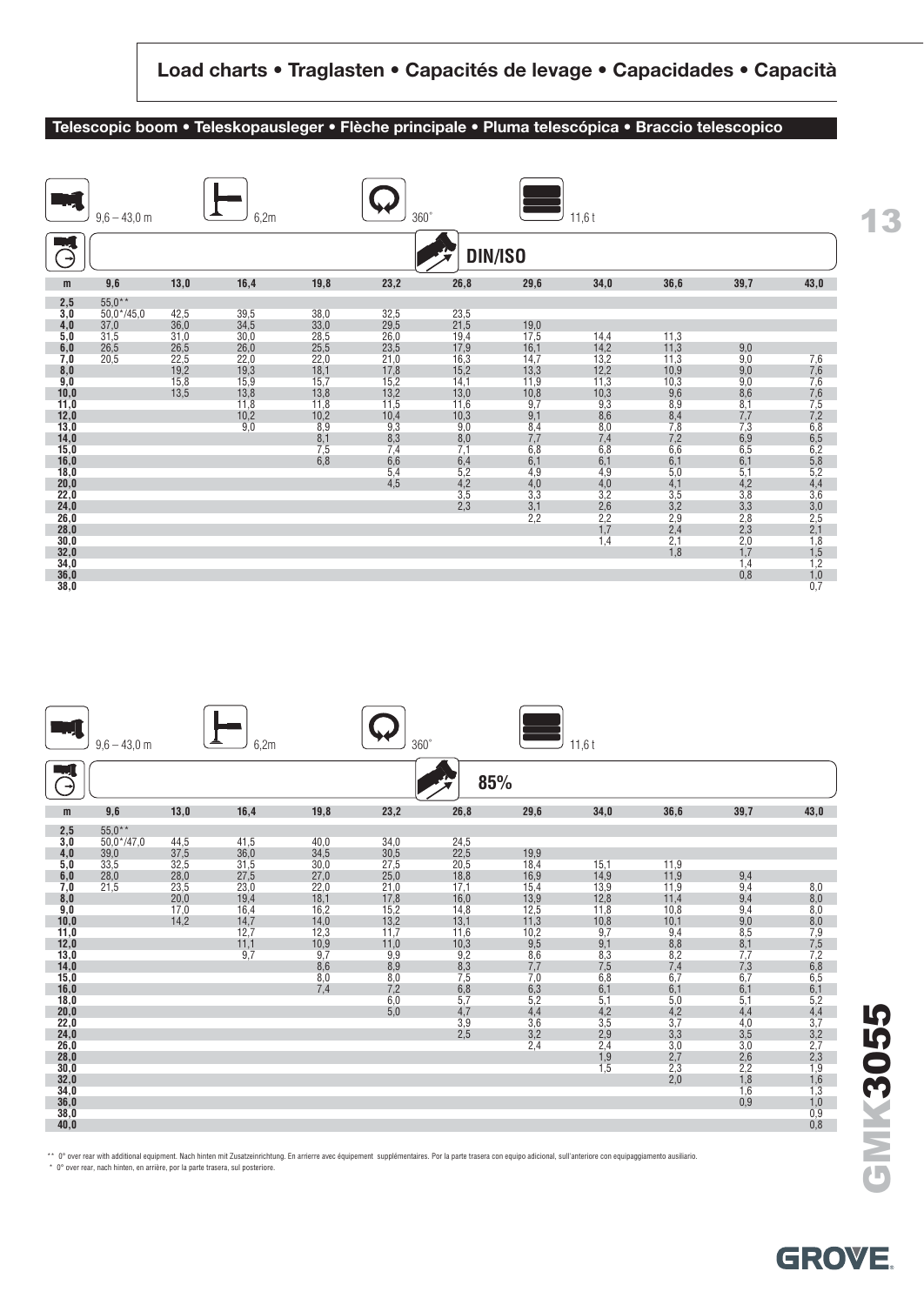#### **Telescopic boom • Teleskopausleger • Flèche principale • Pluma telescópica • Braccio telescopico**





\*\* 0° over rear with additional equipment. Nach hinten mit Zusatzeinrichtung. En arrierre avec équipement supplémentaires. Por la parte trasera con equipo adicional, sull'anteriore con equipaggiamento ausiliario.

I\* 0° over rear, nach hinten, en arrière, por la parte trasera, sul posteriore.

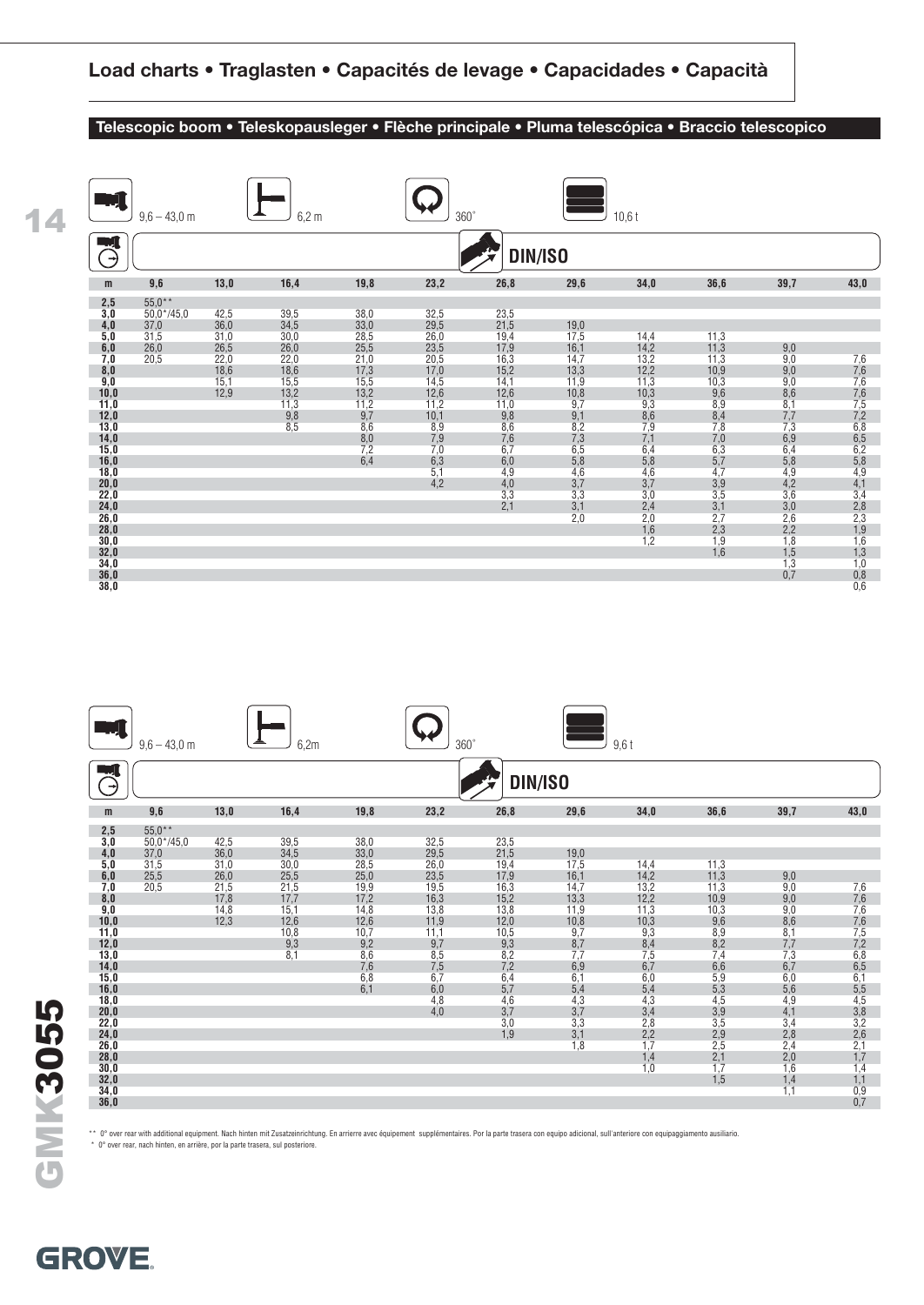#### **Telescopic boom • Teleskopausleger • Flèche principale • Pluma telescópica • Braccio telescopico**

|               | $9.6 - 43.0$ m |      | $6,2 \text{ m}$   |              | $360^\circ$ |             |                   | 8,6t              |                   |                   |                            |
|---------------|----------------|------|-------------------|--------------|-------------|-------------|-------------------|-------------------|-------------------|-------------------|----------------------------|
| $\rightarrow$ |                |      |                   |              |             | DIN/ISO     |                   |                   |                   |                   |                            |
| m             | 9,6            | 13,0 | 16,4              | 19,8         | 23,2        | 26,8        | 29,6              | 34,0              | 36,6              | 39,7              | 43,0                       |
| 2,5           | $55.0**$       |      |                   |              |             |             |                   |                   |                   |                   |                            |
| 3,0           | $50,0*/44,5$   | 42,5 | 39,5              | 38,0         | 32,5        | 23,5        |                   |                   |                   |                   |                            |
| 4,0           | 37,0           | 36,0 | 34,5              | 33,0         | 29,5        | 21,5        | 19,0              |                   |                   |                   |                            |
| 5,0           | 31,0           | 31,0 | 30,0              | 28,5         | 26,0        | 19,4        | 17,5              | 14,4              | 11,3              |                   |                            |
| 6,0           | 25,5           | 25,5 | 25,0              | 23,5         | 23,0        | 17,9        | 16,1              | 14,2              | 11,3              | 9,0               |                            |
| 7,0           | 20,5           | 21,5 | 20,5              | 19,0         | 18,6        | 16,3        | 14,7              | 13,2              | 11,3              | 9,0               | 7,6                        |
| 8,0           |                | 17,0 | 17,0              | 16,6         | 15,5        | 15,2        | 13,3              | 12,2              | 10,9              | 9,0               | 7,6                        |
| 9,0           |                | 14,1 | 14,4              | 14,1         | 13,2        | 13,1        | 11,9              | 11,3              | 10,3              | 9,0               | $7,6$<br>$7,6$<br>$7,5$    |
| 10,0          |                | 11,7 | 12,0<br>10,2      | 12,0<br>10,2 | 11,9        | 11,4        | 10,6<br>9,3       | 10,2<br>9,0       | 9,6<br>8,8        | $\frac{8,6}{8,1}$ |                            |
| 11,0<br>12,0  |                |      |                   | 9,1          | 10,6<br>9,2 | 10,0<br>8,8 | 8,2               | 7,9               | 7,8               | 7,7               |                            |
| 13,0          |                |      | $\frac{8,8}{7,7}$ | 8,2          | 8,0         | 7,8         | 7,3               | 7,0               | 6,9               | 7,0               |                            |
| 14,0          |                |      |                   | 7,2          | 7,1         | 6,8         | 6,5               | 6,3               | 6,2               |                   | $7,2$<br>6,8<br>6,3<br>5,7 |
| 15,0          |                |      |                   | 6,4          | 6,3         | 6,0         | 5,8               | 5,6               | 5,5               | $6,3$<br>$5,9$    |                            |
| 16,0          |                |      |                   | 5,8          | 5,6         | 5,4         | 5,1               |                   | 5,2               |                   |                            |
| 18,0          |                |      |                   |              | 4,5         | 4,3         | 4,1               | $\frac{5,0}{4,0}$ | 4,5               | $\frac{5,6}{4,6}$ | $\frac{5,1}{4,2}$          |
| 20,0          |                |      |                   |              | 3,7         | 3,4         | 3,7               |                   |                   |                   |                            |
| 22,0          |                |      |                   |              |             | 2,8         | 3,3               | $3,2$<br>$2,5$    | $\frac{3,9}{3,2}$ | $\frac{3,8}{3,1}$ |                            |
| 24,0          |                |      |                   |              |             | 1.6         | $\frac{2,9}{1,5}$ | $2,0$<br>$1,5$    | 2,7               | $^{2,6}_{2,2}$    | $3,5$<br>2,9<br>2,4<br>1,9 |
| 26,0          |                |      |                   |              |             |             |                   |                   | 2,3               |                   |                            |
| 28,0          |                |      |                   |              |             |             |                   | 1,2               | 1,9               | 1,8               | 1,6                        |
| 30,0          |                |      |                   |              |             |             |                   | 0,9               | 1,6               | 1,5               | 1,2                        |
| 32,0          |                |      |                   |              |             |             |                   |                   | 1,3               | 1,2               | $\frac{1,0}{0,7}$          |
| 34,0          |                |      |                   |              |             |             |                   |                   |                   | 1,0               |                            |

|               | $9,6 - 43,0$ m |      | 6,2m       |                   | $360^\circ$ |                                  |                                  | $7,6$ t           |                   |                   |                                                    |
|---------------|----------------|------|------------|-------------------|-------------|----------------------------------|----------------------------------|-------------------|-------------------|-------------------|----------------------------------------------------|
| $\rightarrow$ |                |      |            |                   |             | DIN/ISO                          |                                  |                   |                   |                   |                                                    |
| m             | 9,6            | 13,0 | 16,4       | 19,8              | 23,2        | 26,8                             | 29,6                             | 34,0              | 36,6              | 39,7              | 43,0                                               |
| 2,5           | $55.0**$       |      |            |                   |             |                                  |                                  |                   |                   |                   |                                                    |
| 3,0           | $50,0*/44,5$   | 42,5 | 39,5       | 38,0              | 32,5        | 23,5                             |                                  |                   |                   |                   |                                                    |
| 4,0           | 37,0           | 36,0 | 34,5       | 33,0              | 29,5        | 21,5                             | 19,0                             |                   |                   |                   |                                                    |
| 5,0           | 30,5           | 31,0 | 30,0       | 28,5              | 26,0        | 19,4                             | 17,5                             | 14,4              | 11,3              |                   |                                                    |
| 6,0           | 25,0           | 25,0 | 24,5       | 22,5              | 22,0        | 17,9                             | 16,1                             | 14,2              | 11,3              | 9,0               |                                                    |
| 7,0           | 20,5           | 20,5 | 19,5       | 18,8              | 17,7        | 16,3                             | 14,7                             | 13,2              | 11,3              | 9,0               | $7,6$<br>$7,6$                                     |
| 8,0           |                | 16,2 | 16,7       | 15,8              | 14,7        | 14,6                             | 13,3                             | 12,2              | 10,9              | 9,0               |                                                    |
| 9,0           |                | 13,4 | 13,7       | 13,4              | 13,0        | 12,5                             | 11,6                             | 11,1              | 10,3              | 9,0               | 7,6                                                |
| 10,0          |                | 11,1 | 11,4       | 11,4              | 11,6        | 10,8                             | 10,0                             | 9,7               | 9,5               | 8,6               |                                                    |
| 11,0          |                |      | 9,7        | $\frac{9,8}{8,9}$ | 10,1        | $\frac{9,5}{8,3}$                | 8,8<br>7,7                       | 8,5               | $\frac{8,3}{7,3}$ | 8,1               |                                                    |
| 12,0<br>13,0  |                |      | 8,4<br>7,3 | 7,8               | 8,7<br>7,6  | 7,3                              | 6,8                              | 7,4<br>6,6        | 6,5               | 7,3<br>6,7        | $7,6$<br>$7,5$<br>$7,2$<br>$6,5$                   |
| 14,0          |                |      |            | 6,8               | 6,7         | 6,4                              | 6,0                              | 5,8               | 6,0               | 6,3               |                                                    |
| 15,0          |                |      |            | 6,1               | 5,9         | 5,7                              | 5,4                              | 5,2               | 5,5               | 5,7               | $\frac{5,9}{5,3}$                                  |
| 16,0          |                |      |            | 5,4               | 5,3         | 5,0                              | 4,8                              | 4,6               | 5,2               | 5,2               |                                                    |
| 18,0          |                |      |            |                   | 4,2         |                                  | 4,1                              | 3,7               | 4,5               | 4,3               |                                                    |
| 20,0          |                |      |            |                   | 3,4         |                                  |                                  |                   |                   |                   |                                                    |
| 22,0          |                |      |            |                   |             |                                  |                                  | $\frac{2,9}{2,3}$ | $3,6$<br>$3,0$    | $3,5$<br>$2,9$    |                                                    |
| 24,0          |                |      |            |                   |             | $3,9$<br>$3,2$<br>$2,5$<br>$1,4$ | $3,7$<br>$3,2$<br>$2,7$<br>$1,3$ |                   | $2,5$<br>$2,0$    | $^{2,4}_{2,0}$    | $4,8$<br>$3,9$<br>$3,2$<br>$2,6$<br>$2,1$<br>$1,7$ |
| 26,0          |                |      |            |                   |             |                                  |                                  | $1,8$<br>$1,3$    |                   |                   |                                                    |
| 28,0          |                |      |            |                   |             |                                  |                                  | $1,7$<br>$1,0$    | 1,7               | $1,6$<br>$1,3$    | $1,4$<br>$1,1$                                     |
| 30,0          |                |      |            |                   |             |                                  |                                  |                   | 1,4               |                   |                                                    |
| 32,0          |                |      |            |                   |             |                                  |                                  |                   | 1.1               | $\frac{1,0}{0,8}$ | $0,8$<br>$0,6$                                     |
| 34,0          |                |      |            |                   |             |                                  |                                  |                   |                   |                   |                                                    |

\*\* 0° over rear with additional equipment. Nach hinten mit Zusatzeinrichtung. En arrierre avec équipement supplémentaires. Por la parte trasera con equipo adicional, sull'anteriore con equipaggiamento ausiliario.

I\* 0° over rear, nach hinten, en arrière, por la parte trasera, sul posteriore.

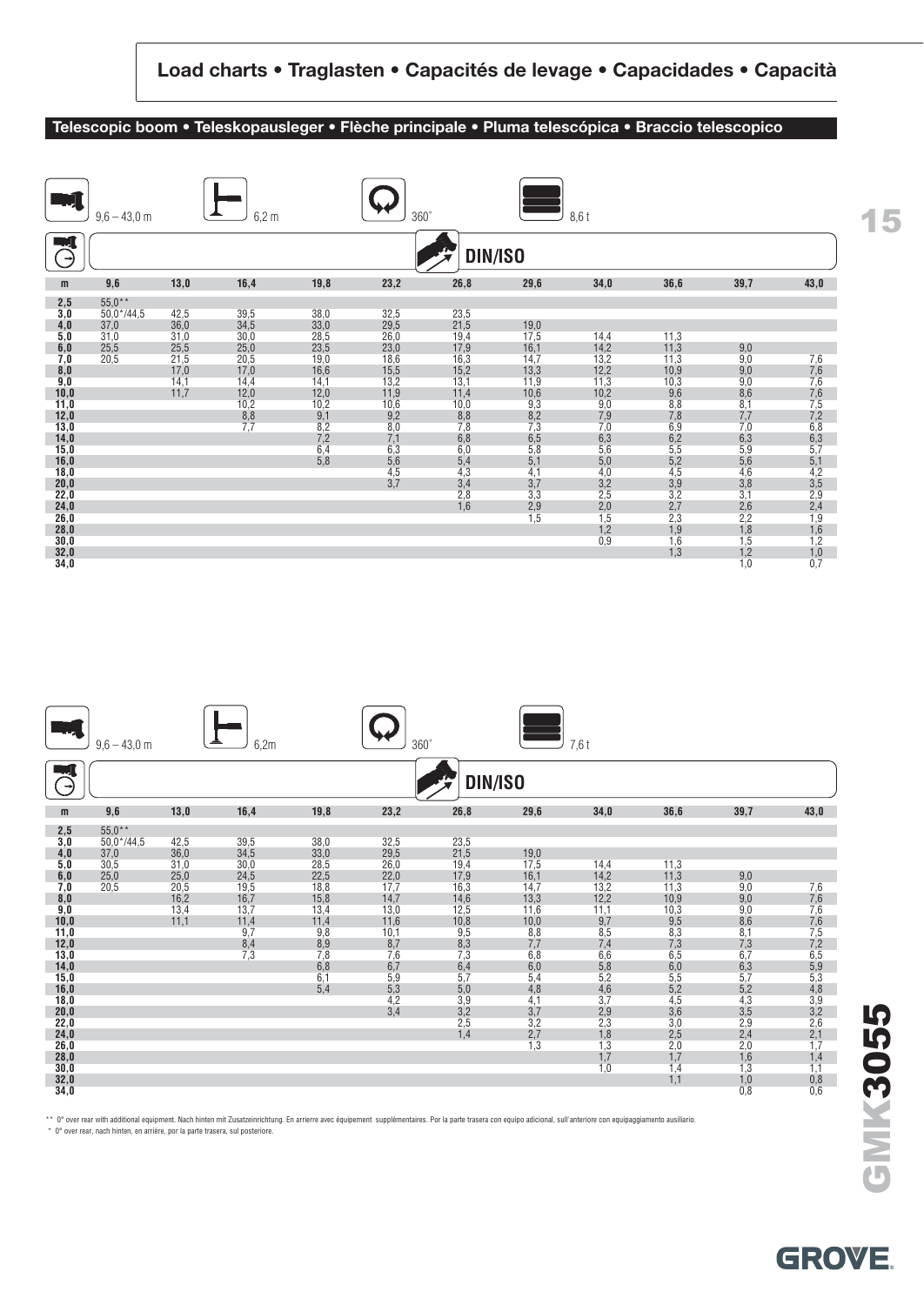#### **Telescopic boom • Teleskopausleger • Flèche principale • Pluma telescópica • Braccio telescopico**

**18,0** 3,6 4,1 4,1 4,0 3,6 **20,0** 3,1 2,9 3,6 2,6 3,4 3,3 2,9 **22,0** 2.3 3,0 2,0 2,7 2,6 2,4 **24,0** 1,2 2,5 1,5 2,3 2,2 1,9 **26,0** 1,1 1,1 1,8 1,7 1,5 **28,0** 0,8 1,5 1,4 1,2 **30,0** 1,2 1,1 0,9 **32,0** 1,0 0,9 0,6

| 16 |              | $9.6 - 43.0$ m |      | $6,2 \text{ m}$          |                         | $360^\circ$       |                |                   | $6,6$ t           |                   |                          |                                 |
|----|--------------|----------------|------|--------------------------|-------------------------|-------------------|----------------|-------------------|-------------------|-------------------|--------------------------|---------------------------------|
|    |              |                |      |                          |                         |                   | DIN/ISO        |                   |                   |                   |                          |                                 |
|    | m            | 9,6            | 13,0 | 16,4                     | 19,8                    | 23,2              | 26,8           | 29,6              | 34,0              | 36,6              | 39,7                     | 43,0                            |
|    | 2,5          | $55,0**$       |      |                          |                         |                   |                |                   |                   |                   |                          |                                 |
|    | 3,0          | $50.0* / 44.5$ | 42,5 | 39,5                     | 38,0                    | 32,5              | 23,5           |                   |                   |                   |                          |                                 |
|    | 4,0          | 37,0           | 36,0 | 34,5                     | 33,0                    | 29,5              | 21,5           | 19,0              |                   |                   |                          |                                 |
|    | 5,0          | 30,0           | 30,5 | 29,5                     | 28,0                    | 26,0              | 19,4           | 17,5              | 14,4              | 11,3              |                          |                                 |
|    | 6,0          | 24,5           | 24,5 | 23,5                     | 21,5                    | 20,5              | 17,9           | 16,1              | 14,2              | 11,3              | 9,0                      |                                 |
|    | 7,0          | 19,2           | 19,7 | 18,5                     | 18,1                    | 16,8              | 16,3           | 14,7              | 13,2              | 11,3              | $\frac{9,0}{9,0}$        |                                 |
|    | 8,0          |                | 15,7 | 15,9                     | 15,0                    | 14,1              | 13,8           | 12,8              | 12,2              | 10,9              |                          | 7,6<br>7,6<br>7,6<br>7,6<br>7,5 |
|    | 9,0          |                | 12,7 | 13,0                     | 12,7                    | 12,7              | 11,8           | 11,0              | 10,5              | 10,3              |                          |                                 |
|    | 10,0         |                | 10,5 | 10,8                     | 10,8                    | 11,0              | 10,2           | 9,5               | 9,1               | $\frac{8,9}{7,7}$ | $\frac{9,0}{8,6}$<br>7,7 |                                 |
|    | 11,0         |                |      |                          | 9,7                     | 9,6               | 8,9            | 8,2               | 7,9               |                   |                          |                                 |
|    | 12,0         |                |      | $\frac{9,2}{7,9}$<br>7,2 | $\frac{8,4}{7,3}$       | $\frac{8,3}{7,2}$ | $7,8$<br>6,9   | $7,2$<br>6,3      | $6,9$<br>$6,1$    | $6,9$<br>$6,4$    | $7,1$<br>$6,6$           | $6,9$<br>$6,1$                  |
|    | 13,0         |                |      |                          |                         |                   |                |                   |                   |                   |                          |                                 |
|    | 14,0<br>15,0 |                |      |                          | $6,4$<br>$5,7$<br>$5,0$ | $6,3$<br>$5,5$    | $6,0$<br>$5,3$ | $\frac{5,6}{5,2}$ | $\frac{5,4}{4,8}$ | $6,0$<br>$5,5$    | $\frac{5,9}{5,3}$<br>4,8 | $\frac{5,4}{4,9}$               |
|    | 16,0         |                |      |                          |                         | 4,9               | 4,6            | 4,8               | 4,2               | 5,1               |                          | 4,4                             |
|    |              |                |      |                          |                         |                   |                |                   |                   |                   |                          |                                 |

\*\* 0° over rear with additional equipment. Nach hinten mit Zusatzeinrichtung. En arrierre avec équipement supplémentaires. Por la parte trasera con equipo adicional, sull'anteriore con equipaggiamento ausiliario.

**34,0** 0,7

I\* 0° over rear, nach hinten, en arrière, por la parte trasera, sul posteriore.

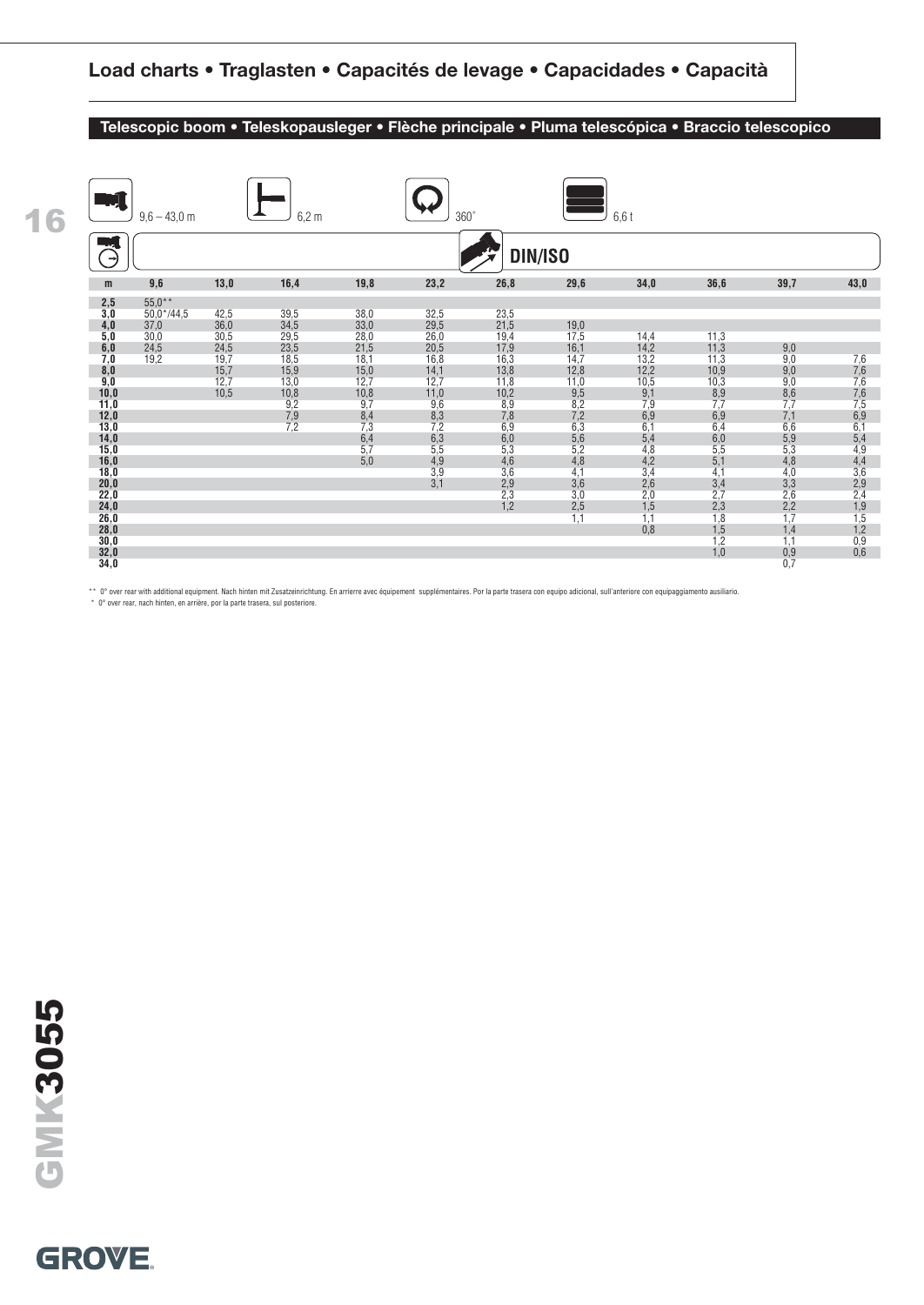#### **Telescopic boom • Teleskopausleger • Flèche principale • Pluma telescópica • Braccio telescopico**

|                      | $9,6 - 16,8$ m |      | 7,6 t<br>no |      | z. |
|----------------------|----------------|------|-------------|------|----|
| - 7<br>$\rightarrow$ |                |      | DIN/ISO     |      |    |
| m                    | 9,6            | 13,0 | 15,8        | 16,8 |    |
| 3,0                  | 17,1           | 16,2 | 14,9        | 12,5 |    |
| 4,0                  | 12,1           | 12,0 | 11,6        | 9,1  |    |
| 5,0                  | 8,3            | 9,3  | 9,2         | 6,9  |    |
| 6,0                  | 5,9            | 6,9  | 7,4         | 5,1  |    |
| 7,0                  | 4,3            | 5,2  | 5,7         | 3,5  |    |
| 8,0                  |                | 4,0  | 4,5         | 2,4  |    |
| 9,0                  |                | 3,1  | 3,5         | 1,5  |    |
| 10,0                 |                | 2,4  | 2,8         | 0,9  |    |
| 11,0                 |                |      | 2,2         |      |    |
| 12,0                 |                |      | 1,8         |      |    |
| 13,0                 |                |      | 1,4         |      |    |



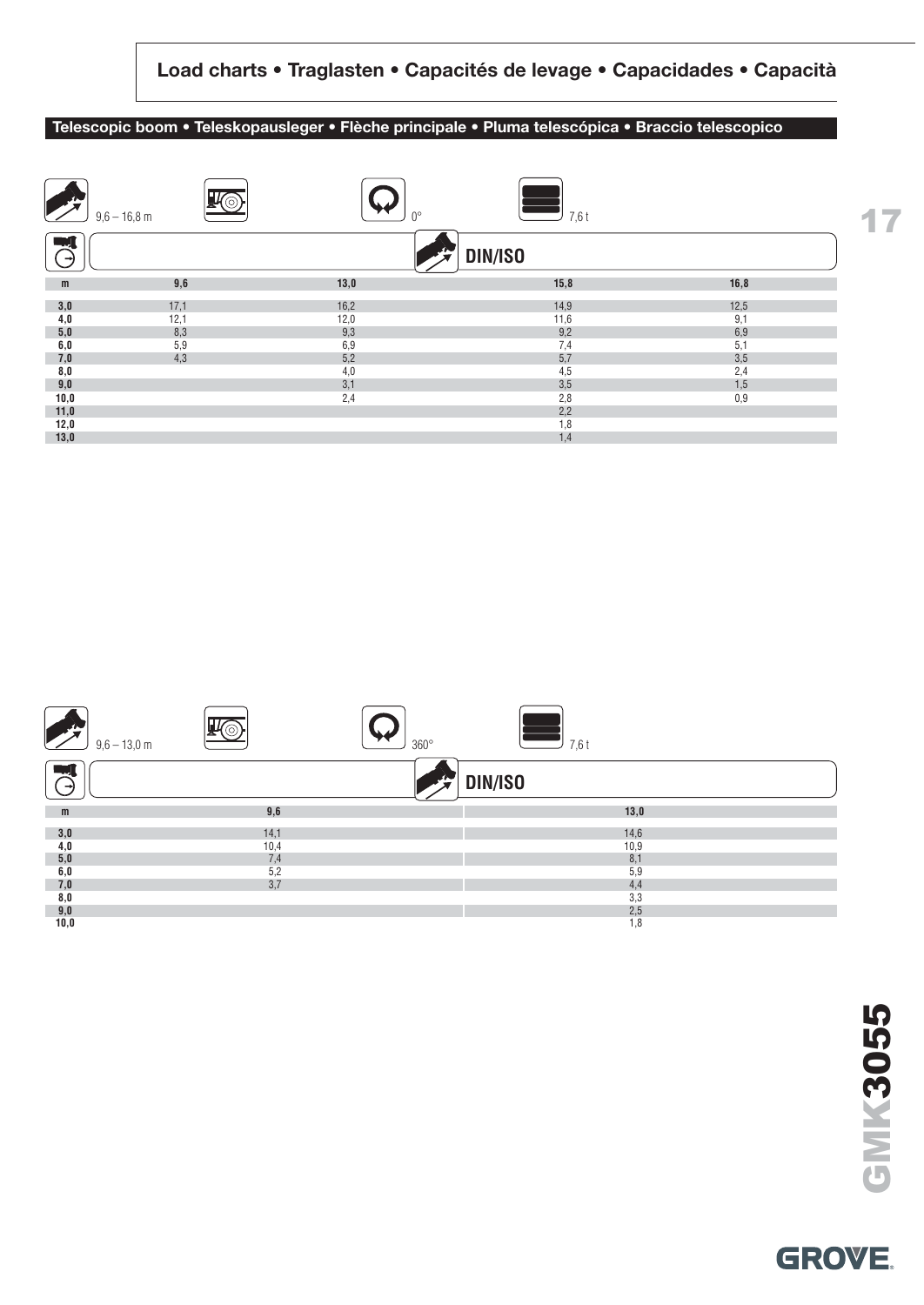**Swingaway (hydraulic luffing) • Klappspitze (hydraulisch wippbar) • Extension treillis (déport hydraulique) Plumín (angulable hidráulicamente) • Falcone (brandeggio idraulico)**



| m           |             |              |              | 39,7         |                             |             |              |              | 43,0         |                             |
|-------------|-------------|--------------|--------------|--------------|-----------------------------|-------------|--------------|--------------|--------------|-----------------------------|
| m           |             |              |              | 15           |                             |             |              |              | 15           |                             |
|             | $0^{\circ}$ | $20^{\circ}$ | $40^{\circ}$ | $*$ 0° - 20° | $* 20^{\circ} - 40^{\circ}$ | $0^{\circ}$ | $20^{\circ}$ | $40^{\circ}$ | $*$ 0° - 20° | $* 20^{\circ} - 40^{\circ}$ |
|             |             |              |              |              |                             |             |              |              |              |                             |
| 9,0<br>10,0 | 2,7<br>2,7  |              |              |              |                             |             |              |              |              |                             |
|             |             |              |              |              |                             | 2,4         |              |              |              |                             |
| 11,0        | 2,7         |              |              |              |                             | 2,4         |              |              |              |                             |
| 12,0        | 2,7         |              |              |              |                             | 2,4         |              |              |              |                             |
| 13,0        | 2,7         |              |              |              |                             | 2,4         |              |              |              |                             |
| 14,0        | 2,7         |              |              |              |                             | 2,4         |              |              |              |                             |
| 15,0        | 2,6         | 2,2          |              | 1,3          |                             | 2,4         |              |              |              |                             |
| 16,0        | 2,6         | 2,1          |              | 1,2          |                             | 2,4         | 2,1          |              | 1,3          |                             |
| 18,0        | 2,6         | 2,1          |              | 1,2          |                             | 2,4         | 2,1          |              | 1,2          |                             |
| 20,0        | 2,5         | 2,0          | 1,6          | 1,1          | 0,9                         | 2,3         | 2,0          | 1,6          | 1,1          | 0,9                         |
| 22,0        | 2,3         | 1,9          | 1,6          | 1,0          | 0,8                         | 2,3         | 1,9          | 1,6          | 1,1          | 0,8                         |
| 24,0        | 2,2         | 1,8          | 1,6          | 1,0          | 0,8                         | 2,2         | 1,8          | 1,6          | 1,0          | 0,8                         |
| 26,0        | 2,1         | 1,8          | 1,5          | 0,9          | 0,8                         | 2,1         | 1,8          | 1,5          | 0,9          | 0,8                         |
| 28,0        | 2,0         | 1,7          | 1,5          | 0,9          | 0,8                         | 2,0         | 1,7          | 1,5          | 0,9          | 0,8                         |
| 30,0        | 1,9         | 1,7          | 1,5          | 0,8          | 0,7                         | 1,9         | 1,7          | 1,5          | 0,9          | 0,8                         |
| 32,0        | 1,7         | 1,6          | 1,5          | 0,8          | 0,7                         | 1,6         | 1,6          | 1,5          | 0,8          | 0,7                         |
| 34,0        | 1,6         | 1,5          | 1,5          | 0,8          | 0,7                         | 1,3         | 1,3          | 1,5          | 0,8          | 0,7                         |
| 36,0        | 1,3         | 1,3          | 1,4          | 0,7          | 0,7                         | 1,1         | 1,1          | 1,3          | 0,8          | 0,7                         |
| 38,0        | 1,1         | 1,1          | 1,3          | 0,7          | 0,7                         | 0,9         | 0,9          | 1,1          | 0,7          | 0,7                         |
| 40,0        | 0,9         | 0,9          | 1.1          | 0,7          | 0,7                         | 0,7         | 0,7          | 0,9          | 0,7          | 0,7                         |
| 42,0        | 0,7         | 0,7          | 0,9          | 0,7          | 0,7                         |             |              | 0,7          |              | 0,7                         |
| 44,0        | 0,6         | 0,6          | 0,7          | 0,6          | 0,6                         |             |              |              |              |                             |

\* Luffing under load, Unter Teillast wippbar, Inclinaison sous charge, Angulación con carga, Brandeggio sotto carico

# GMK3055 **GMK3055**

**18**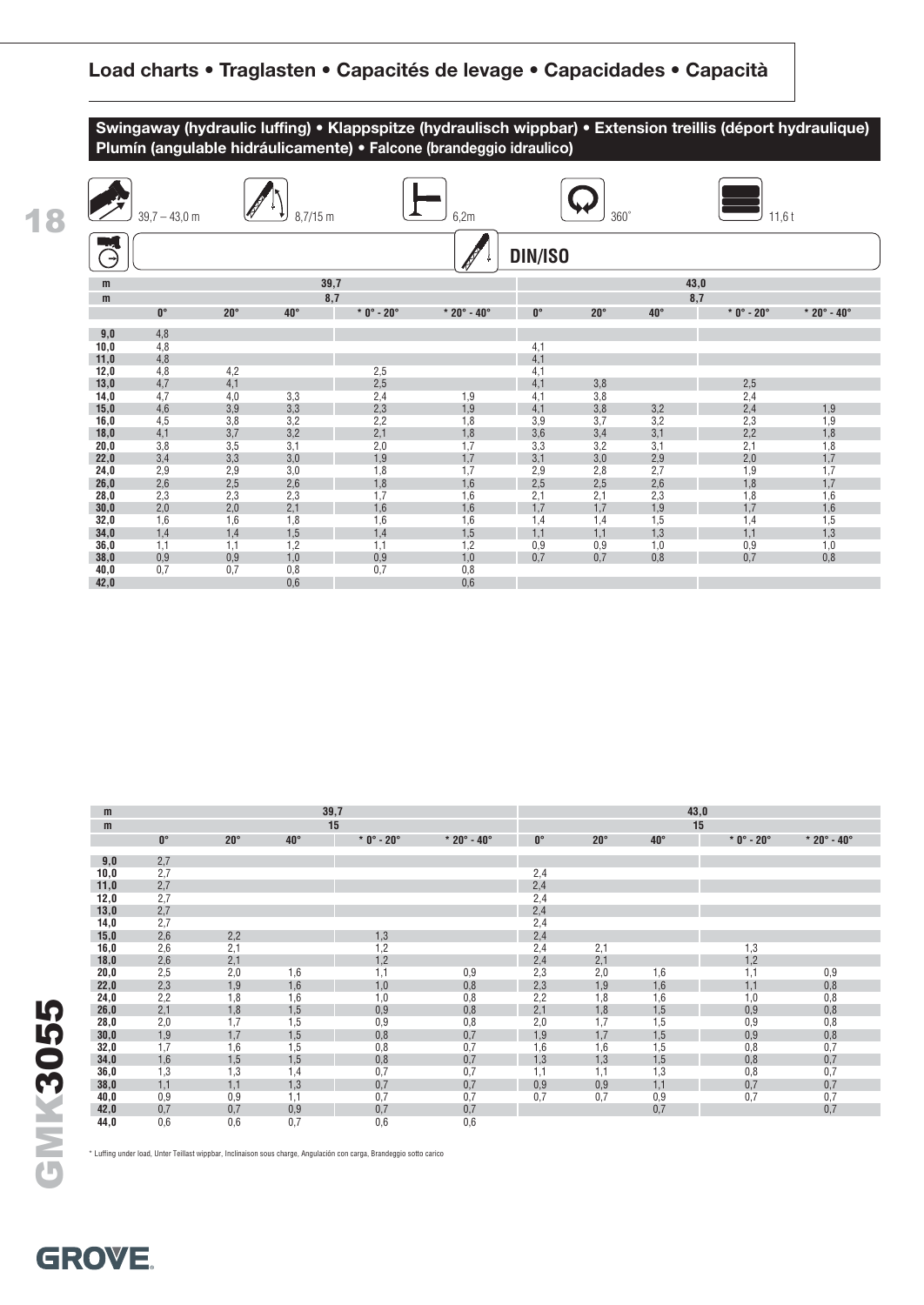



| m    |             |              |              | 39,7        |                             |             |              |            | 43,0        |                             |
|------|-------------|--------------|--------------|-------------|-----------------------------|-------------|--------------|------------|-------------|-----------------------------|
| m    |             |              |              | 15          |                             |             |              |            | 15          |                             |
|      | $0^{\circ}$ | $20^{\circ}$ | $40^{\circ}$ | $*0° - 20°$ | $* 20^{\circ} - 40^{\circ}$ | $0^{\circ}$ | $20^{\circ}$ | $40^\circ$ | $*0° - 20°$ | $* 20^{\circ} - 40^{\circ}$ |
| 9,0  | 2,9         |              |              |             |                             |             |              |            |             |                             |
| 10,0 | 2,9         |              |              |             |                             | 2,6         |              |            |             |                             |
| 11,0 | 2,8         |              |              |             |                             | 2,5         |              |            |             |                             |
| 12,0 | 2,8         |              |              |             |                             | 2,5         |              |            |             |                             |
| 13,0 | 2,8         |              |              |             |                             | 2,5         |              |            |             |                             |
| 14,0 | 2,8         |              |              |             |                             | 2,5         |              |            |             |                             |
| 15,0 | 2,8         | 2,3          |              | 1,3         |                             | 2,5         |              |            |             |                             |
| 16,0 | 2,7         | 2,3          |              | 1,2         |                             | 2,5         | 2,3          |            | 1,3         |                             |
| 18,0 | 2,7         | 2,2          |              | 1,2         |                             | 2,5         | 2,2          |            | 1,2         |                             |
| 20,0 | 2,6         | 2,1          | 1,7          | 1,1         | 0,9                         | 2,5         | 2,1          | 1,7        | 1,1         |                             |
| 22,0 | 2,5         | 2,0          | 1,7          | 1,0         | 0,8                         | 2,4         | 2,0          | 1,7        | 1,1         | 0,9                         |
| 24,0 | 2,3         | 1,9          | 1,7          | 1,0         | 0,8                         | 2,3         | 1,9          | 1,6        | 1,0         | 0,8                         |
| 26,0 | 2,2         | 1,9          | 1,6          | 0,9         | 0,8                         | 2,2         | 1,9          | 1,6        | 0,9         | 0,8                         |
| 28,0 | 2,1         | 1,8          | 1,6          | 0,9         | 0,8                         | 2,1         | 1,8          | 1,6        | 0,9         | 0,8                         |
| 30,0 | 1,9         | 1,8          | 1,6          | 0,8         | 0,7                         | 1,9         | 1,8          | 1,6        | 0,9         | 0,8                         |
| 32,0 | 1,8         | 1,7          | 1,6          | 0,8         | 0,7                         | 1,6         | 1,6          | 1,5        | 0,8         | 0,7                         |
| 34,0 | 1,7         | 1,6          | 1,5          | 0,8         | 0,7                         | 1,4         | 1,4          | 1,5        | 0,8         | 0,7                         |
| 36,0 | 1,4         | 1,4          | 1,5          | 0,7         | 0,7                         | 1,1         | 1,1          | 1,4        | 0,8         | 0,7                         |
| 38,0 | 1,2         | 1,2          | 1,4          | 0,7         | 0,7                         | 0,9         | 0,9          | 1,1        | 0,7         | 0,7                         |
| 40,0 | 1,0         | 1,0          | 1,2          | 0,7         | 0,7                         | 0,7         | 0,7          | 0,9        | 0,7         | 0,7                         |
| 42,0 | 0,8         | 0,8          | 1,0          | 0,7         | 0,7                         |             |              | 0,7        |             | 0,7                         |
| 44,0 | 0,6         | 0,6          | 0,8          | 0,6         | 0,6                         |             |              |            |             |                             |

\* Luffing under load, Unter Teillast wippbar, Inclinaison sous charge, Angulación con carga, Brandeggio sotto carico.

**GROVE**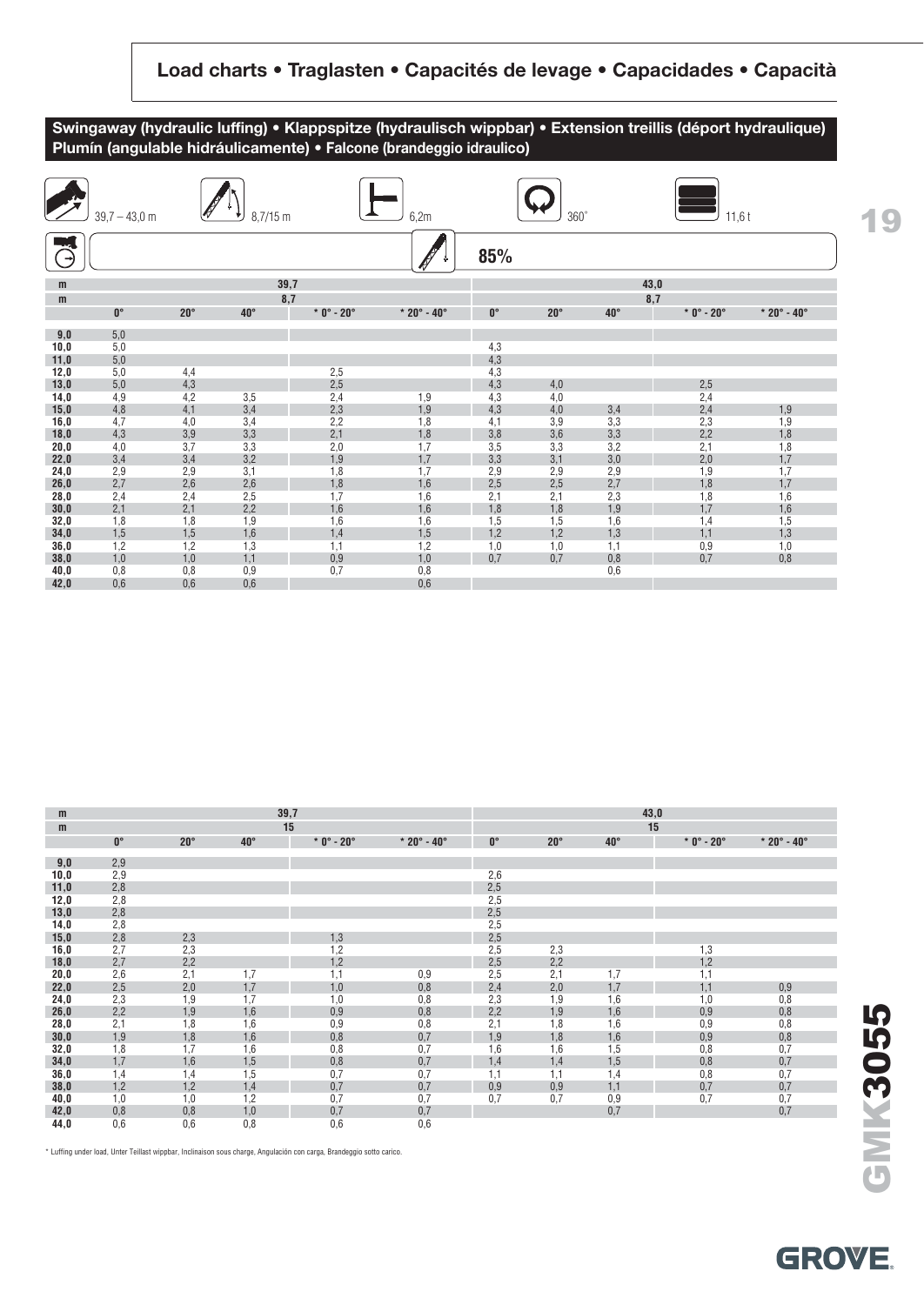**Swingaway (hydraulic luffing) • Klappspitze (hydraulisch wippbar) • Extension treillis (déport hydraulique) Plumín (angulable hidráulicamente) • Falcone (brandeggio idraulico)**

| <b>The Second Second</b> | $39,7 - 43,0$ m |            | $8,7/15$ m   |              | 6,2m                        |            | $360^\circ$  |              | $7,6$ t                  |                             |  |  |  |  |
|--------------------------|-----------------|------------|--------------|--------------|-----------------------------|------------|--------------|--------------|--------------------------|-----------------------------|--|--|--|--|
| $\rightarrow$            |                 |            |              |              |                             | DIN/ISO    |              |              |                          |                             |  |  |  |  |
| m                        |                 |            | 39,7         |              |                             |            |              |              | 43,0                     |                             |  |  |  |  |
| m                        |                 |            | 8,7          |              |                             |            |              |              | 8,7                      |                             |  |  |  |  |
|                          | $0^\circ$       | $20^\circ$ | $40^{\circ}$ | $*$ 0° - 20° | $* 20^{\circ} - 40^{\circ}$ | $0^\circ$  | $20^{\circ}$ | $40^{\circ}$ | $*0^\circ$ - 20 $^\circ$ | $* 20^{\circ} - 40^{\circ}$ |  |  |  |  |
| 9,0                      | 4,8             |            |              |              |                             |            |              |              |                          |                             |  |  |  |  |
| 10,0                     | 4,8             |            |              |              |                             | 4,1        |              |              |                          |                             |  |  |  |  |
| 11,0                     | 4,8             |            |              |              |                             | 4,1        |              |              |                          |                             |  |  |  |  |
| 12,0                     | 4,8             | 4,2        |              | 2,5          |                             | 4,1        |              |              |                          |                             |  |  |  |  |
| 13,0                     | 4,7             | 4,1        |              | 2,5          |                             | 4,1        | 3,8          |              | 2,5                      |                             |  |  |  |  |
| 14,0                     | 4,7             | 4,0        | 3,3          | 2,4          | 1,9                         | 4,1        | 3,8          |              | 2,4                      |                             |  |  |  |  |
| 15,0                     | 4,6             | 3,9        | 3,3          | 2,3          | 1,9                         | 4,1        | 3,8          | 3,2          | 2,4                      | 1,9                         |  |  |  |  |
| 16,0                     | 4,4             | 3,8        | 3,2          | 2,2          | 1,8                         | 3,9        | 3,7          | 3,2          | 2,3                      | 1,9                         |  |  |  |  |
| 18,0                     | 3,6             | 3,6        | 3,2          | 2,1          | 1,8                         | 3,6        | 3,4          | 3,1          | 2,2                      | $\frac{1,8}{1,8}$           |  |  |  |  |
| 20,0                     | 3,2             | 3,1        | 3,1          | 2,0          | 1,7                         | 3,0        | 3,0          | 3,1          | 2,1                      |                             |  |  |  |  |
| 22,0                     | 2,8             | 2,8        | 2,8          | 1,9          | 1,7                         | 2,4        | 2,4          | 2,7          | 2,0                      | 1,7                         |  |  |  |  |
| 24,0                     | 2,3             | 2,3        | 2,5          | 1,8          | 1,7                         | 2,0        | 2,0          | 2,2          | 1,9                      | 1,7                         |  |  |  |  |
| 26,0                     | 1,9             | 1,9        | 2,1          | 1,8          | 1,6                         | 1,6        | 1,6          | 1,8          | 1,6                      | 1,7                         |  |  |  |  |
| 28,0<br>30,0             | 1,6<br>1,3      | 1,6<br>1,3 | 1,7<br>1,4   | 1,6<br>1,3   | 1,6                         | 1,3<br>1,0 | 1,3          | 1,4<br>1,1   | 1,3<br>1,0               | 1,4                         |  |  |  |  |
| 32,0                     | 1,0             | 1,0        | 1,1          | 1,0          | 1,4<br>1,1                  | 0,7        | 1,0<br>0,7   | 0,9          | 0,7                      | 1,1<br>0,9                  |  |  |  |  |
| 34,0                     | 0,8             | 0,8        | 0,9          | 0,8          | 0,9                         |            |              | 0,6          |                          | 0,6                         |  |  |  |  |
| 36,0                     |                 |            | 0,6          |              | 0,6                         |            |              |              |                          |                             |  |  |  |  |

| m    |             |            |              | 39,7                     |                             |             | 43,0         |            |                          |                                  |  |  |  |  |  |  |
|------|-------------|------------|--------------|--------------------------|-----------------------------|-------------|--------------|------------|--------------------------|----------------------------------|--|--|--|--|--|--|
| m    |             |            |              | 15                       |                             |             |              |            | 15                       |                                  |  |  |  |  |  |  |
|      | $0^{\circ}$ | $20^\circ$ | $40^{\circ}$ | $*5^\circ$ - 20 $^\circ$ | $* 20^{\circ} - 40^{\circ}$ | $0^{\circ}$ | $20^{\circ}$ | $40^\circ$ | $*5^\circ$ - 20 $^\circ$ | $* 20^{\circ} - 40^{\circ}$      |  |  |  |  |  |  |
|      |             |            |              |                          |                             |             |              |            |                          |                                  |  |  |  |  |  |  |
| 9,0  | 2,7         |            |              |                          |                             |             |              |            |                          |                                  |  |  |  |  |  |  |
| 10,0 | 2,7         |            |              |                          |                             | 2,4         |              |            |                          |                                  |  |  |  |  |  |  |
| 11,0 | 2,7         |            |              |                          |                             | 2,4         |              |            |                          |                                  |  |  |  |  |  |  |
| 12,0 | 2,7         |            |              |                          |                             | 2,4         |              |            |                          |                                  |  |  |  |  |  |  |
| 13,0 | 2,7         |            |              |                          |                             | 2,4         |              |            |                          |                                  |  |  |  |  |  |  |
| 14,0 | 2,7         |            |              |                          |                             | 2,4         |              |            |                          |                                  |  |  |  |  |  |  |
| 15,0 | 2,6         | 2,2        |              | 1,3                      |                             | 2,4         |              |            |                          |                                  |  |  |  |  |  |  |
| 16,0 | 2,6         | 2,2        |              | 1,2                      |                             | 2,4         | 2,1          |            | 1,3                      |                                  |  |  |  |  |  |  |
| 18,0 | 2,6         | 2,1        |              | 1,2                      |                             | 2,4         | 2,1          |            | 1,2                      |                                  |  |  |  |  |  |  |
| 20,0 | 2,5         | 2,0        | 1,6          | 1,1                      | 0,9                         | 2,3         | 2,0          | 1,6        | 1,1                      | 0,9                              |  |  |  |  |  |  |
| 22,0 | 2,3         | 1,9        | 1,6          | 1,0                      | 0,8                         | 2,3         | 1,9          | 1,6        | 1,1                      | 0,8                              |  |  |  |  |  |  |
| 24,0 | 2,2         | 1,8        | 1,6          | 1,0                      | 0,8                         | 2,1         | 1,8          | 1,6        | 1,0                      |                                  |  |  |  |  |  |  |
| 26,0 | 2,0         | 1,8        | 1,5          | 0,9                      | 0,8                         | 1,8         | 1,8          | 1,5        | 0,9                      |                                  |  |  |  |  |  |  |
| 28,0 | 1,7         | 1,7        | 1,5          | 0,9                      | 0,8                         | 1,4         | 1,4          | 1,5        | 0,9                      | $0,8$<br>$0,8$<br>$0,8$<br>$0,8$ |  |  |  |  |  |  |
| 30,0 | 1,5         | 1,5        | 1,5          | 0,8                      | 0,7                         | 1,1         | 1,1          | 1,5        | 0,9                      | 0,8                              |  |  |  |  |  |  |
| 32,0 | 1,2         | 1,2        | 1,4          | 0,8                      | 0,7                         | 0,9         | 0,9          | 1,2        | 0,8                      | 0,7                              |  |  |  |  |  |  |
| 34,0 | 1,0         | 1,0        | 1,2          | 0,8                      | 0,7                         | 0,7         | 0,7          | 0,9        | 0,7                      | 0,7                              |  |  |  |  |  |  |
| 36,0 | 0,8         | 0,8        | 0,9          | 0,7                      | 0,7                         |             |              | 0,7        |                          | 0,7                              |  |  |  |  |  |  |
| 38,0 |             |            | 0,7          |                          | 0,7                         |             |              |            |                          |                                  |  |  |  |  |  |  |

\* Luffing under load, Unter Teillast wippbar, Inclinaison sous charge, Angulación con carga, Brandeggio sotto carico

GMK3055 **GMK3055**

**20**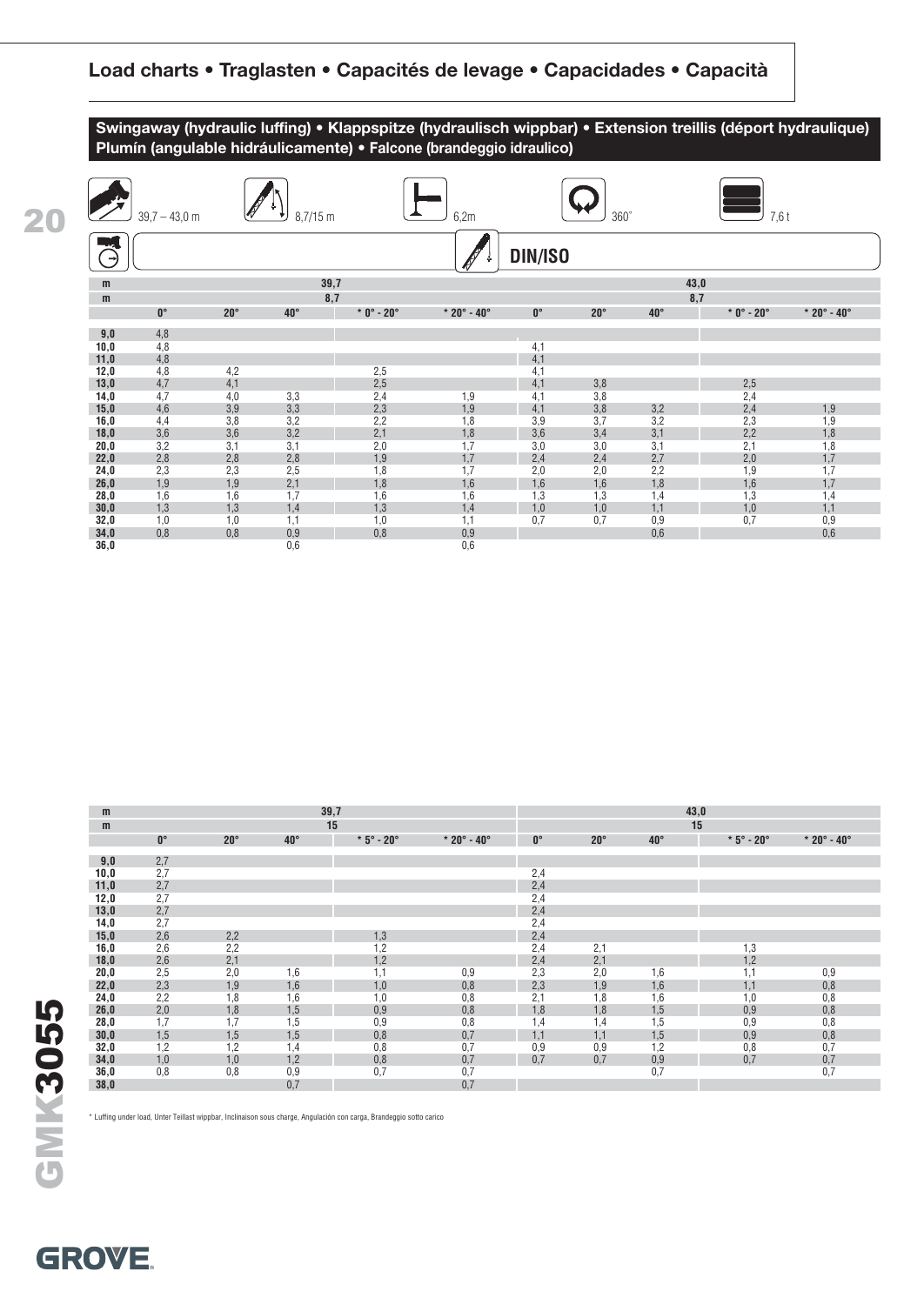# GMK3055 **GMK3055**

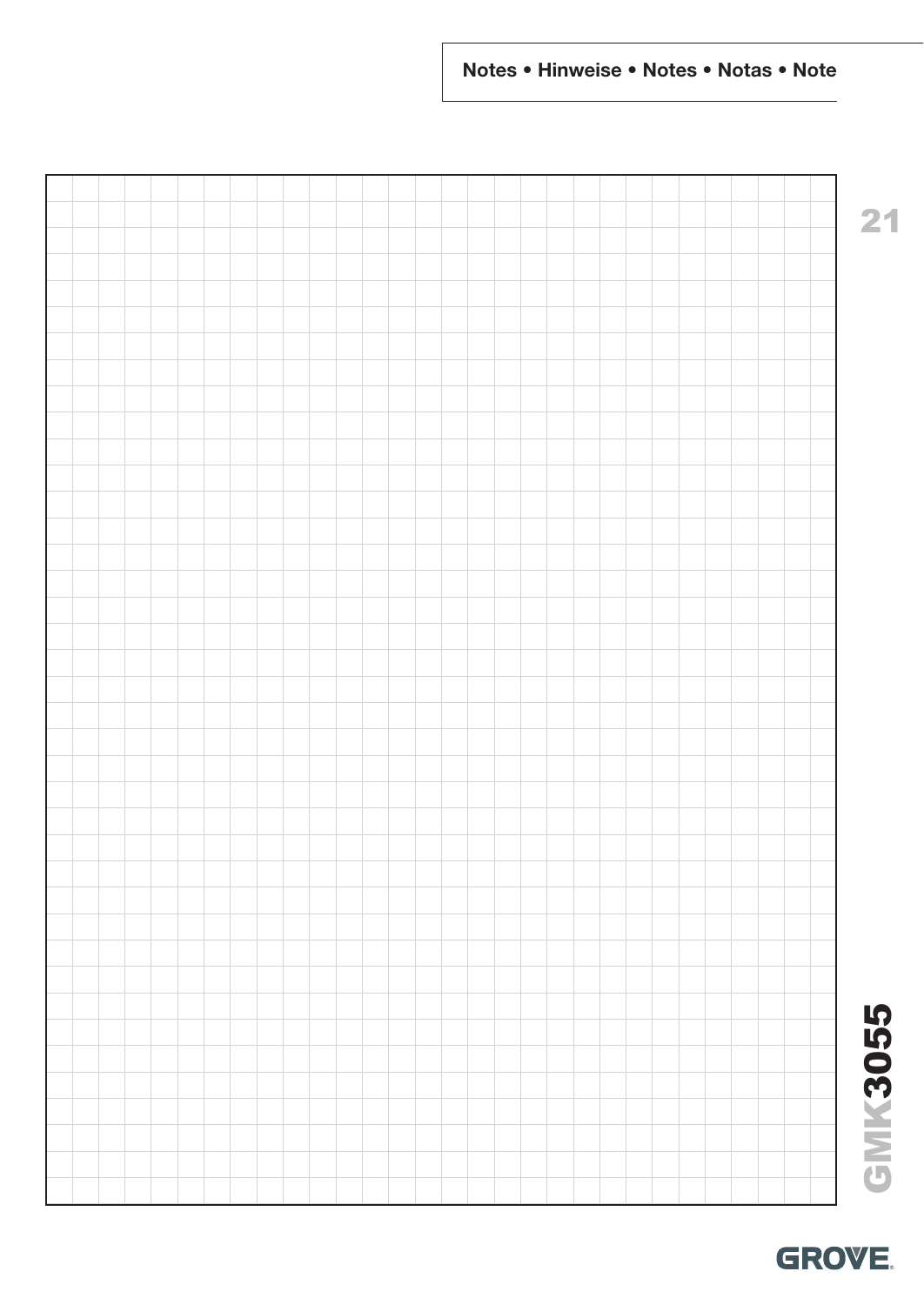

**22**

# GMK3055 **GMK3055**

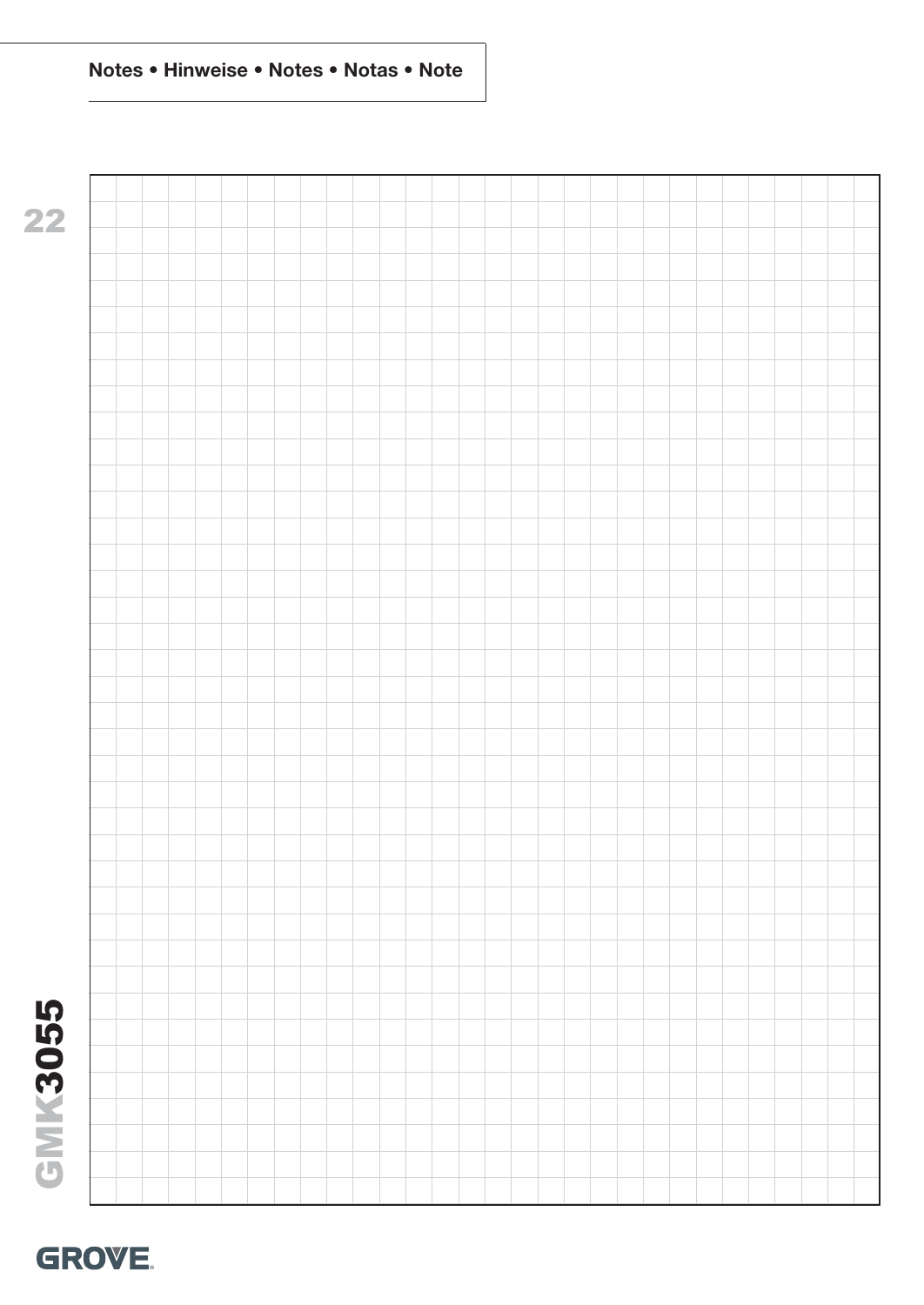**GROVE** 

#### **Symbols • Symbolerklärung • Glossaire des symboles • Glosario de simbolos • Glossario dei simboli**